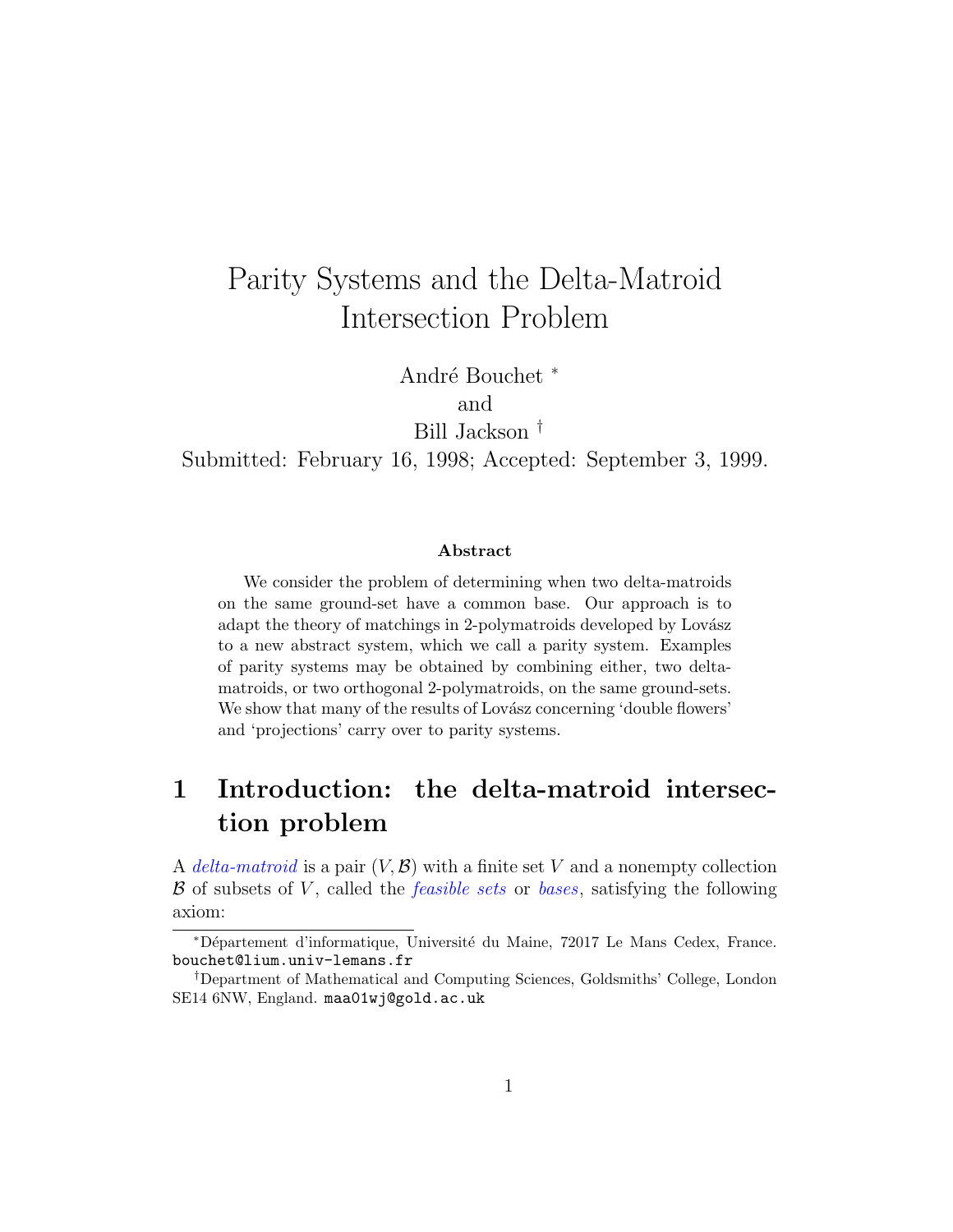<span id="page-1-3"></span>1.1 For  $B_1$  and  $B_2$  in  $\beta$  and  $v_1$  in  $B_1 \Delta B_2$ , there is  $v_2$  in  $B_1 \Delta B_2$  such that  $B_1\Delta\{v_1, v_2\}$  belongs to B.

Here  $P\Delta Q = (P \setminus Q) \cup (Q \setminus P)$  is the symmetric difference of two subsets P and Q of V. If X is a subset of V and if we set  $\mathcal{B}\Delta X = \{B\Delta X : B \in \mathcal{B}\},\$ then we note that  $(V, \mathcal{B}\Delta X)$  is a new delta-matroid. The transformation  $(V, \mathcal{B}) \to (V, \mathcal{B}\Delta X)$  is called a *twisting*. The *rank* of a subset P of V is

$$
r(P) = \max_{B \in \mathcal{B}} |P \cap B| + |(V \setminus P) \cap (V \setminus B)|. \tag{1}
$$

Thus  $r(P) = |V|$  if and only if P belongs to B.

<span id="page-1-2"></span>**Proposition 1.2** A nonempty collection B of subsets of V is the collection of bases of a matroid if and only if  $(V, \mathcal{B})$  is a delta-matroid and the members of B have the same cardinality.

We refer the reader to [\[4](#page-20-0)] for an introduction to delta-matroids and some of the problems considered in that paper.

<span id="page-1-1"></span>**Problem 1.3** Given delta-matroids  $(V, \mathcal{B}_1)$  and  $(V, \mathcal{B}_2)$  with rank functions  $r_1$ and  $r_2$ , respectively, search for a subset P of V that maximizes  $r_1(P)+r_2(P)$ .

<span id="page-1-0"></span>**Problem 1.4** Given delta-matroids  $(V, \mathcal{B}_1)$  and  $(V, \mathcal{B}_2)$ , search for B in  $\mathcal{B}_1 \cap$  $\mathcal{B}_2$ .

The *intersection problem* [1.4](#page-1-0) is a specialization of Problem [1.3](#page-1-1) since the subsets P in  $\mathcal{B}_1 \cap \mathcal{B}_2$  are characterized by the relation  $r_1(P) + r_2(P) = 2|V|$ . A related problem considered in [\[4\]](#page-20-0) is to find  $B_1$  in  $B_1$  and  $B_2$  in  $B_2$  maximizing  $|B_1\Delta B_2|$ . The maximum is equal to  $|V|$  if and only if  $\mathcal{B}_1 \cap (\mathcal{B}_2\Delta V) \neq \emptyset$ .

The *matroid parity problem* is to find in a matroid, whose ground-set is partitioned into pairs, an independent set that is a union of pairs and of maximal cardinality. LOVASZ  $\left[13\right]$  $\left[13\right]$  $\left[13\right]$  has given a general solution of that problem, which is efficient when a linear representation of the matroid is known.He has also described in  $|12|$  an instance of the matroid parity problem, whose solution requires exponential time, with respect to the size of the ground-set, when an independence oracle is known. It is shown in [\[5\]](#page-21-2) that the matroid parity problem can be expressed as a delta-matroid intersection problem. It follows that to solve the delta-matroid intersection problem requires in general exponential time when a separation oracle is known. The *separation oracle*, for a delta-matroid  $(V, \mathcal{B})$ , tells whether an ordered pair  $(P, Q)$  of disjoint subsets of V is such that  $P \subseteq B$  and  $Q \cap B = \emptyset$ , for some  $B$  in  $\mathcal{B}$ .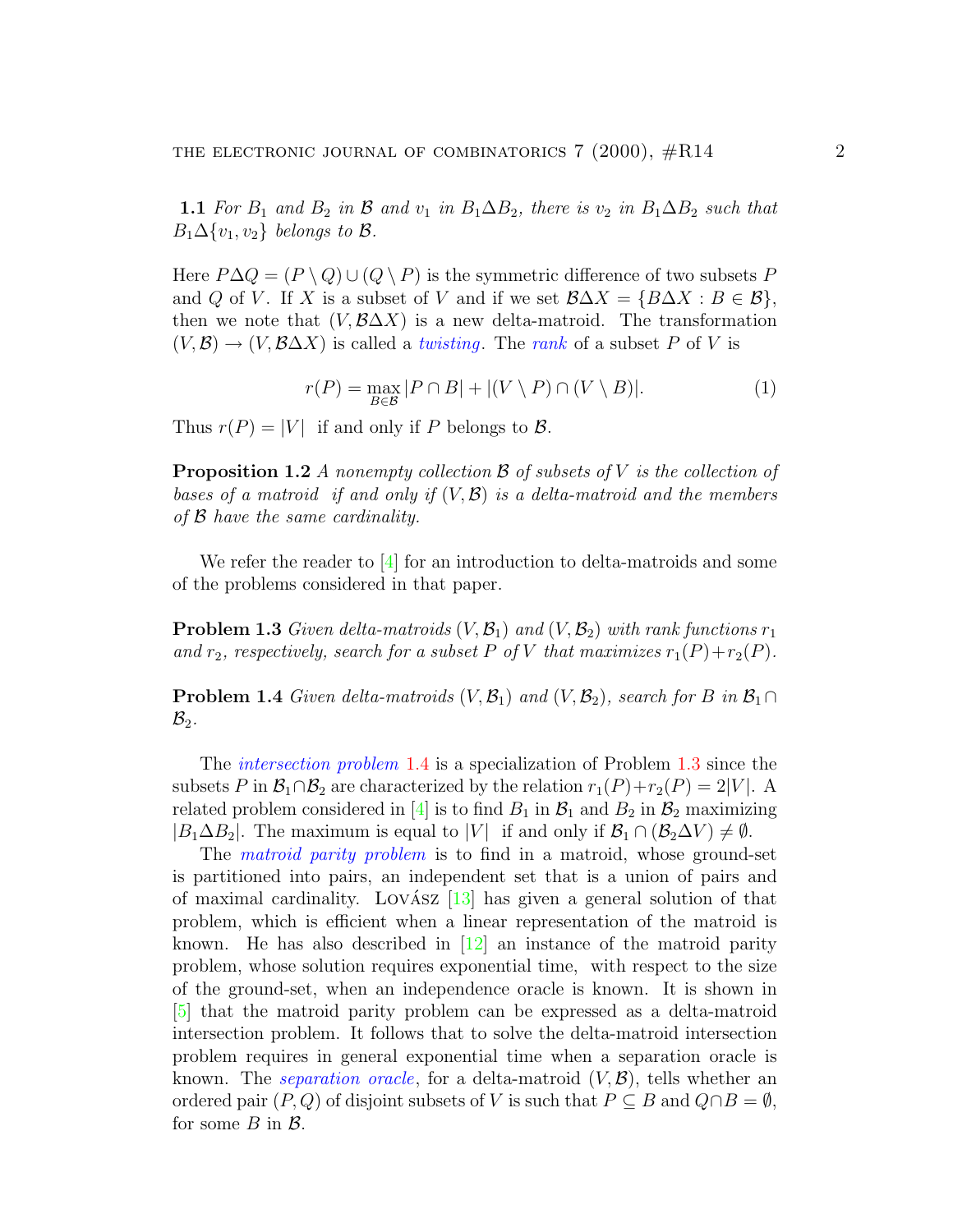<span id="page-2-2"></span>We shall approach the delta-matroid intersection problem by adapting Lovász' method. However the last step, giving an efficient solution when linear delta-matroids are involved, is still unsolved. We now recall two natural instances of the delta-matroid intersection problem, where linear representations are known.

### Complementary nonsingular principal submatrices

Let  $A = (A_{vw})_{v,w \in V}$  be a symmetric or skew-symmetric matrix with entries in a field **F**. For every subset W of V we denote by  $A[W]$  the principal submatrix  $(A_{vw})_{v,w\in W}$  and we make the convention that  $A[\emptyset]$  is a nonsingular matrix. Set

$$
\mathcal{B}(A) = \{ B \subseteq V : A[B] \text{ is nonsingular} \}.
$$

It is shown in [\[3\]](#page-20-1) that  $(V, \mathcal{B}(A))$  is a delta-matroid. If A is skew-symmetric, then every member of  $\mathcal{B}(A)$  has even cardinality, whereas this is false in general when  $A$  is symmetric. A delta-matroid is said to be even if the symmetric difference of ant pair of bases has even cardinality. So every deltamatroid obtained by twisting  $(V, \mathcal{B}(A))$  is even when A is skew-symmetric.

<span id="page-2-0"></span>**Problem 1.5** Given a symmetric or skew-symmetric matrix  $A = (A_{vw})_{v,w \in V}$ , search for two complementary subsets P and Q of V such that  $A[P]$  and  $A[Q]$ are nonsingular.

<span id="page-2-1"></span>**Problem 1.6** Given two matrices  $A' = (A'_{vw})_{v,w \in V}$  and  $A'' = (A''_{vw})_{v,w \in V}$ , which are both symmetric or both skew-symmetric, and a subset  $X$  of  $V$ , search for two subsets  $P'$  and  $P''$  of V such that  $A'[P']$  and  $A''[P'']$  are nonsingular and  $P' \Delta P'' = X$ .

Problem [1.5](#page-2-0) is an instance of Problem [1.6](#page-2-1): take  $A' = A'' = A$  and  $X = V$ . Problem [1.6](#page-2-1) is an instance of the delta-matroid intersection problem [1.4](#page-1-0): take  $\mathcal{B}_1 = \mathcal{B}(A')$  and  $\mathcal{B}_2 = \mathcal{B}(A'')\Delta X$ .

### Orthogonal Euler tours

Let G be a connected 4-regular graph that is *evenly directed*: each vertex is the head of precisely two directed edges. A directed transition is a pair of directed edges incident to the same vertex  $v$ , one entering  $v$  and one leaving v. A pair of successive directed edges of an Euler tour  $T$  is called a directed transition used by  $T$ . Two directed Euler tours of  $G$  are *orthogonal* if they use no common directed transition.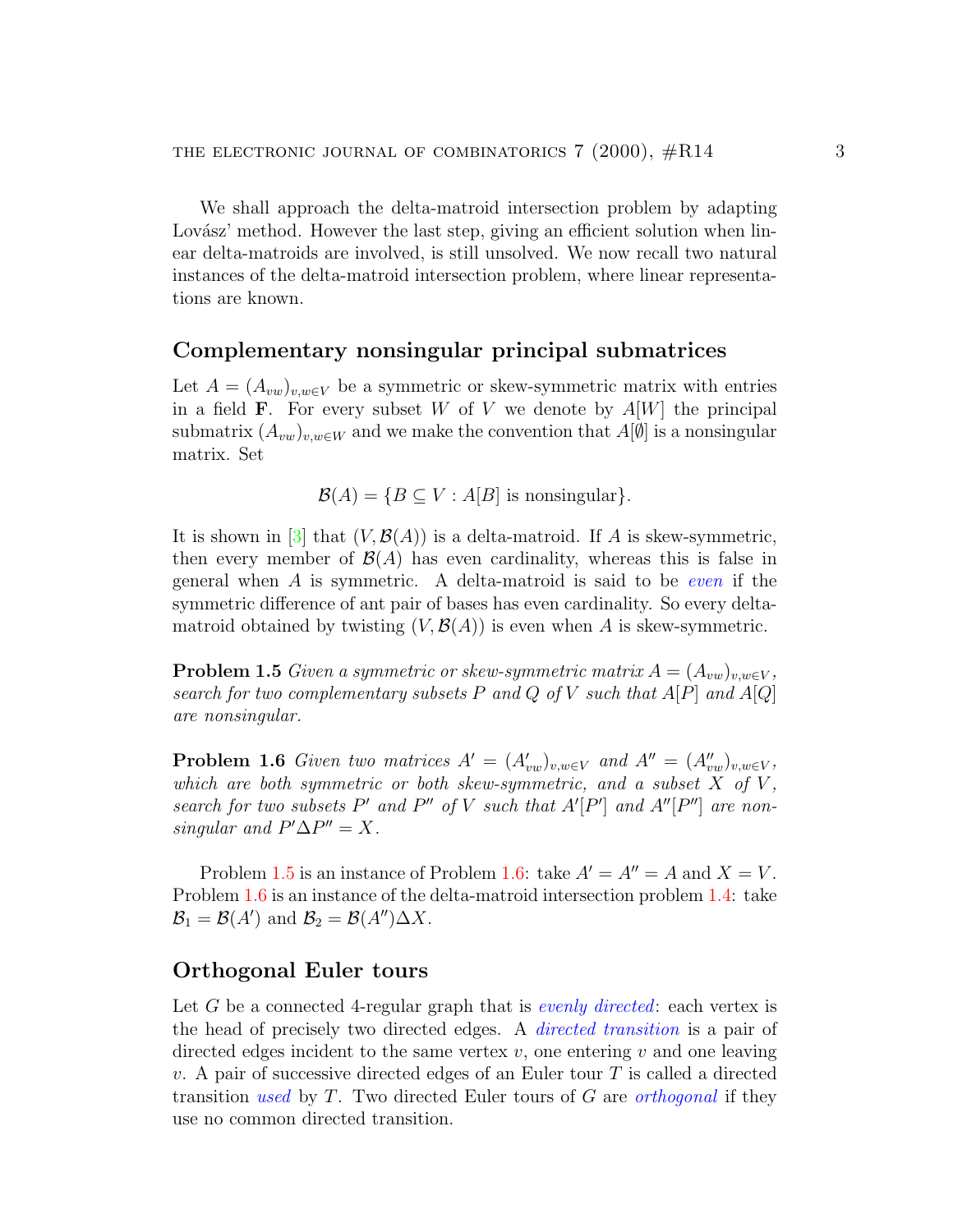<span id="page-3-2"></span><span id="page-3-1"></span>**Problem 1.7** Find whether G admits a pair of orthogonal Euler tours.

Let us fix a reference directed Euler tour U of G and let us consider the sequence of vertices  $S$  that are encountered while running along  $U$ . The sequence  $S$  is defined up to a rotation, depending on the starting point of  $U$ , and each vertex occurs precisely twice in S. For example

$$
S = (a e f a c d e c b f d b),
$$

when U is the directed Euler tour depicted on the left side of Figure [1](#page-3-0). An *alternance* of S is a nonordered pair vw of vertices such that v and w alternatively occur in S. Let  $A = (A_{vw})_{v,w \in V}$  be the matrix with entries in GF(2) such that

$$
A_{vw} = 1 \iff vw
$$
 is an alternate of U.

The matrix corresponding to the example is depicted on the right side of Figure [1](#page-3-0). If T is another Euler tour of G, let  $C(U,T)$  be the subset of vertices v such that U and T use distinct transitions at v. Clearly T is determinedwhen U and  $C(U,T)$  are known. The results of  $[2]$  $[2]$  $[2]$  imply that  $A[P]$  is nonsingular if and only if there is an Euler tour T such that  $C(U, T) =$ P. Hence to find a pair of orthogonal Euler tours in G amounts to finding two complementary subsets P and Q of V such that  $A[P]$  and  $A[Q]$  are nonsingular, which is a solution to Problem [1.5.](#page-2-0)



<span id="page-3-0"></span>Figure 1: An Euler tour and the corresponding binary matrix.

A solution to Problem [1.7](#page-3-1)is given in  $[1]$  $[1]$  when G is plane and the boundary of each face is consistently directed. One may also consider two connected and evenly directed 4-regular graphs  $G_1$  and  $G_2$  on the same vertex-set V, each with a bicoloring of the directed transitions satisfying the following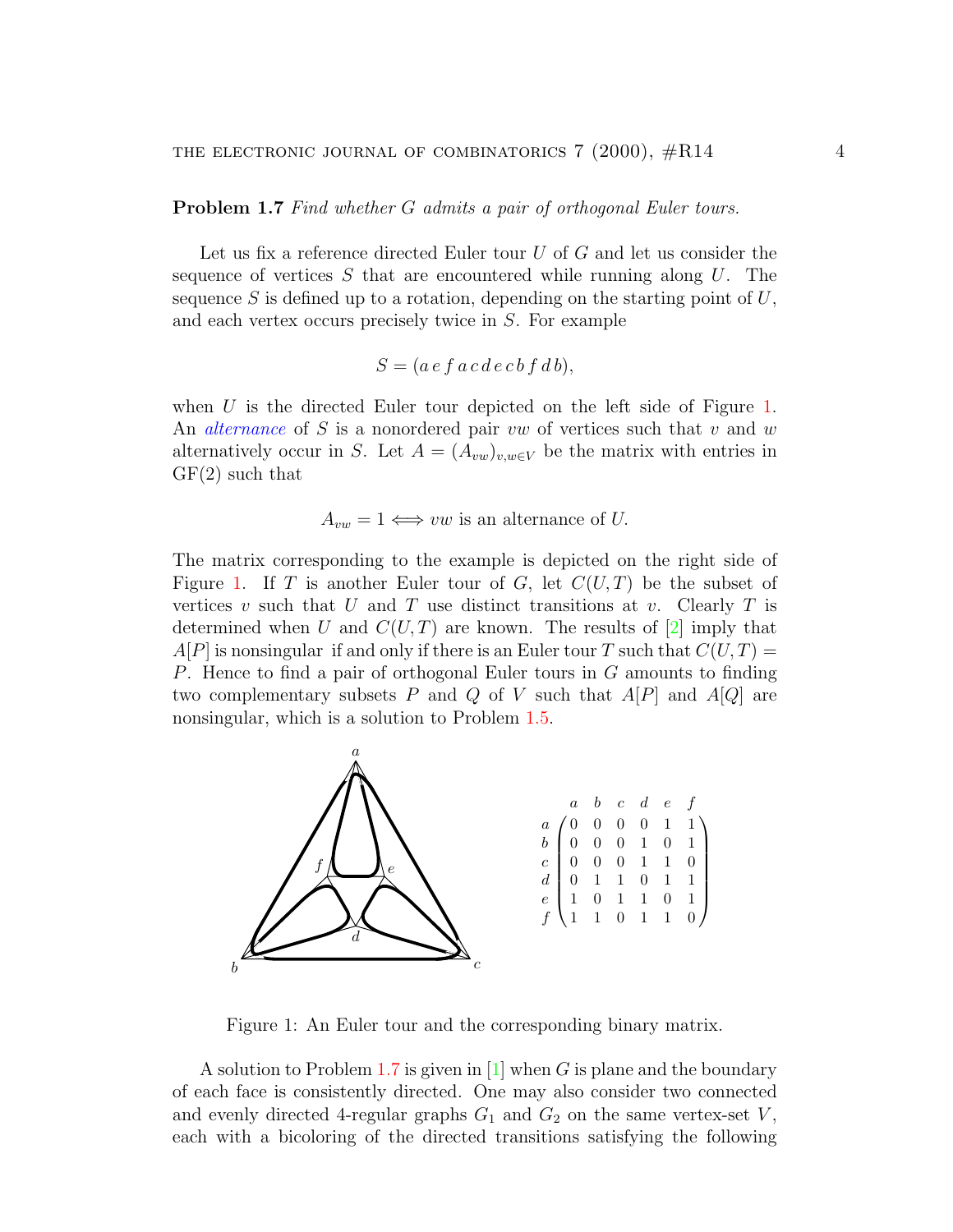<span id="page-4-2"></span>property: any two directed transitions incident to the same vertex have the same colour if and only if they are disjoint. An Euler tour  $T_1$  of  $G_1$  is *orthogonal* to an Euler tour  $T_2$  of  $G_2$  if, for every vertex v in V, the directed transitions of  $T_1$  and  $T_2$  incident to v have distinct colours.

#### <span id="page-4-0"></span>**Problem 1.8** Find whether  $G_1$  and  $G_2$  have orthogonal Euler tours.

If  $G_1$  and  $G_2$  are equal to the graph G of Problem [1.7](#page-3-1) and each directed transition of G has the same colour in  $G_1$  and  $G_2$ , then  $T_1$  and  $T_2$  are orthogonal in the new sense if and only if they are orthogonal in the first sense. Hence Problem [1.7](#page-3-1) is an instance of Problem [1.8.](#page-4-0) By generalizing the preceding argument one shows that Problem [1.8](#page-4-0) is an instance of Problem [1.6.](#page-2-1)

Finally one may consider the following more general situation. Given a connected 4-regular graph  $G$ , let us define a transition as a pair of edges incident to the same vertex. Let us forbid one transition at each vertex and let us consider the collection of Euler tours that use no forbidden transition. If G is evenly directed one retrieves the collection of directed Euler tours by forbidding at each vertex the transition made of the two directed edges leaving that vertex. If we define two Euler tours to be orthogonal if they use no common transition, then one generalizes Problems [1.7](#page-3-1) and [1.8](#page-4-0). One can show, by using the property 5.3 of  $[3]$ , that the two new problems are instances of Problems [1.5](#page-2-0) and [1.6,](#page-2-1) respectively, where the matrices are symmetric with entries in  $GF(2)$ . Note that a matrix with entries in  $GF(2)$  is skew-symmetric if and only if it is symmetric with a null diagonal.

### <span id="page-4-1"></span>2 Background on 2-matroids

Many properties of delta-matroids are invariant by twisting. For example if B is a common base of the delta-matroids  $(V, \mathcal{B}_1)$  and  $(V, \mathcal{B}_2)$  in the intersection problem [1.4,](#page-1-0) then  $B\Delta X$  is a common base of  $(V, \mathcal{B}_1\Delta X)$  and  $(V, \mathcal{B}_2\Delta X)$ , for every subset  $X$  of  $V$ . The structure of a 2-matroid, which is a particular case of the structure of multimatroid introduced in[[5](#page-21-2)], encompasses a twisting class of delta-matroids.

If  $\Omega$  is a partition of a set U, then a *subtransversal* (resp. *transversal*) of  $\Omega$  is a subset A of U such that  $|A \cap \omega| \le 1$  (resp.  $|A \cap \omega| = 1$ ) holds for all  $\omega$  in  $\Omega$ . The set of subtransversals of  $\Omega$  is denoted by  $\mathcal{S}(\Omega)$ . A class of  $\Omega$  is called a skew class or, if it has cardinality 2, a skew pair. Two subtransversals are compatible if their union is also a subtransversal. A multimatroid is a triple  $Q = (U, \Omega, r)$ , with a partition  $\Omega$  of a finite set U and a *rank function*  $r : \mathcal{S}(\Omega) \to \mathbb{N}$ , satisfying the four following axioms: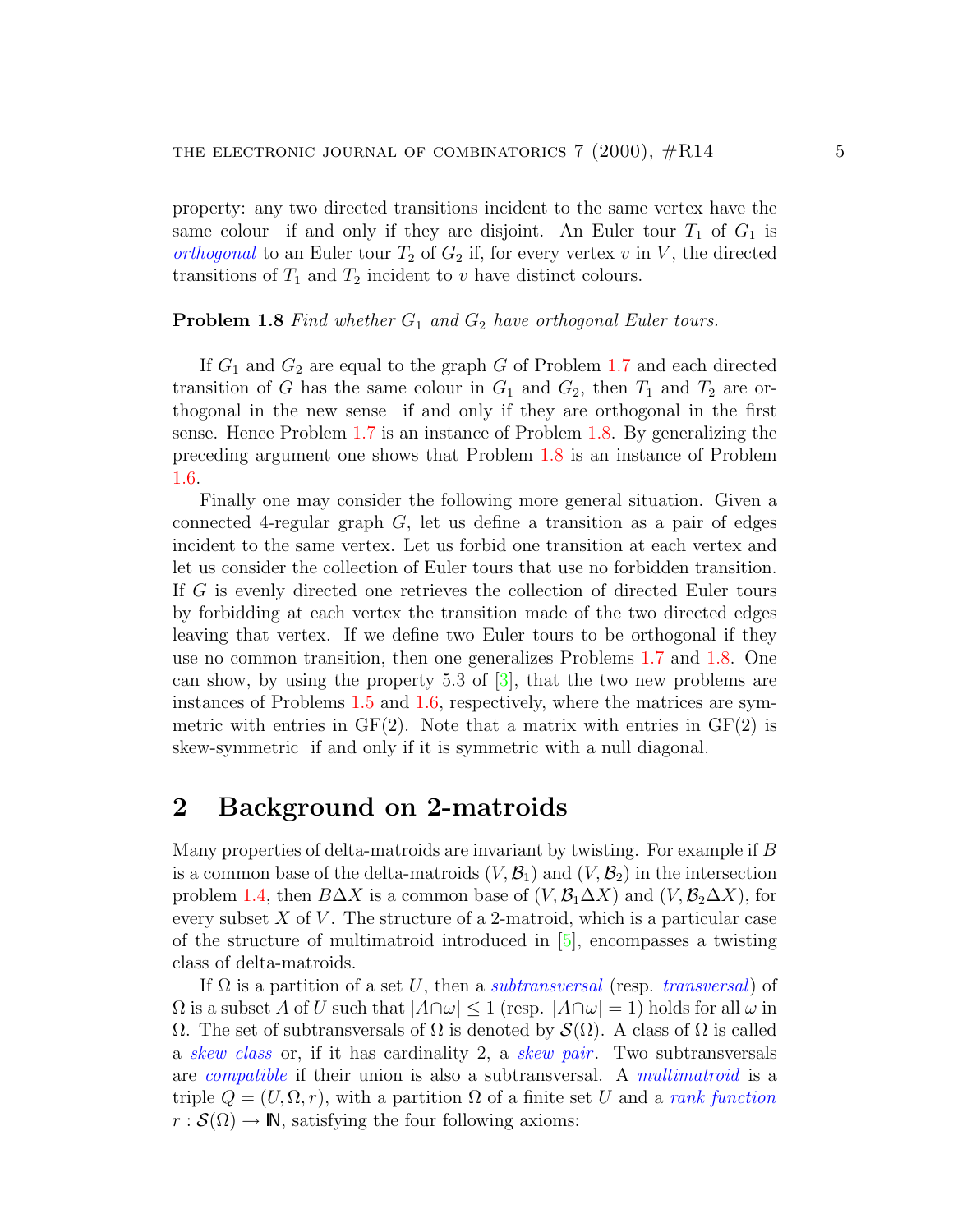<span id="page-5-4"></span>**2.1**  $r(\emptyset) = 0$ ;

<span id="page-5-1"></span>**2.2**  $r(A) \le r(A+x) \le r(A)+1$  if A is a subtransversal of  $\Omega$ , x is an element of U, and A is disjoint from the skew class of  $\Omega$  containing x;

2.3  $r(A) + r(B) \ge r(A \cup B) + r(A \cap B)$  if A and B are compatible subtransversals of  $\Omega$ ;

<span id="page-5-0"></span>2.4  $r(A+x) - r(A) + r(A+y) - r(A) \ge 1$  if A is a subtransversal of  $\Omega$ , x and y are distinct elements in the same class  $\omega$  of  $\Omega$ , and  $A \cap \omega = \emptyset$ .

If each class of  $\Omega$  has cardinality equal to the positive integer q then  $Q$ is also called a *q-matroid*. If  $q = 1$ , then r is defined for every subset of U and the first three axioms amount to say that  $r$  is a matroid rank function, whereas the fourth axiom is void. We shall be more especially interested in 2 matroids. An *independent set* of a multimatroid  $(U, \Omega, r)$  is a subtransversal I such that  $r(I) = |I|$ . A base is a maximal independent set. The following property, which is an easy consequence of the axiom [2.4](#page-5-0), implies that the bases of a 2-matroid are transversals.

<span id="page-5-2"></span>**Proposition 2.5** [\[5\]](#page-21-2) The bases of a multimatroid  $(U, \Omega, r)$  are transversals of  $\Omega$  if every class of  $\Omega$  has at least two elements.

In particular, if  $\mathcal{B}(Q)$  is the collection of bases of a 2-matroid  $Q$ , then each member of  $\mathcal{B}(Q)$  is a transversal of  $\Omega$ . Let T be a transversal of  $\Omega$ . The set system  $Q \cap T = (T, \{B \cap T : B \in \mathcal{B}(Q)\})$  is the section of Q by T.

<span id="page-5-3"></span>**Theorem 2.6** [\[5](#page-21-2)] A set system is a delta-matroid if and only if it is a section of a 2-matroid.

To compare the various sections  $Q \cap T$  of the same 2-matroid  $Q =$  $(U, \Omega, r)$ , when T ranges in the collection of transversals of  $\Omega$ , it is convenient to define a surjective mapping  $p: U \to V$  such that  $p(u') = p(u'')$  if and only if u' and u'' belong to the same class of  $\Omega$ . In particular we can take  $V = \Omega$ . If we denote by  $p(Q \cap T)$  the isomorphic image of the delta-matroid  $Q \cap T$  by the bijective mapping  $p_{|T}$ , then one easily verifies that

$$
p(Q \cap T) = p(Q \cap T')\Delta p(T\Delta T'),
$$

for every transversal T' of  $\Omega$ . This implies that  $p(Q \cap T)$  ranges in a twisting class of delta-matroids when T ranges in the collection of transversals of  $\Omega$ . Thus Problems [1.3](#page-1-1) and [1.4](#page-1-0) can be restated as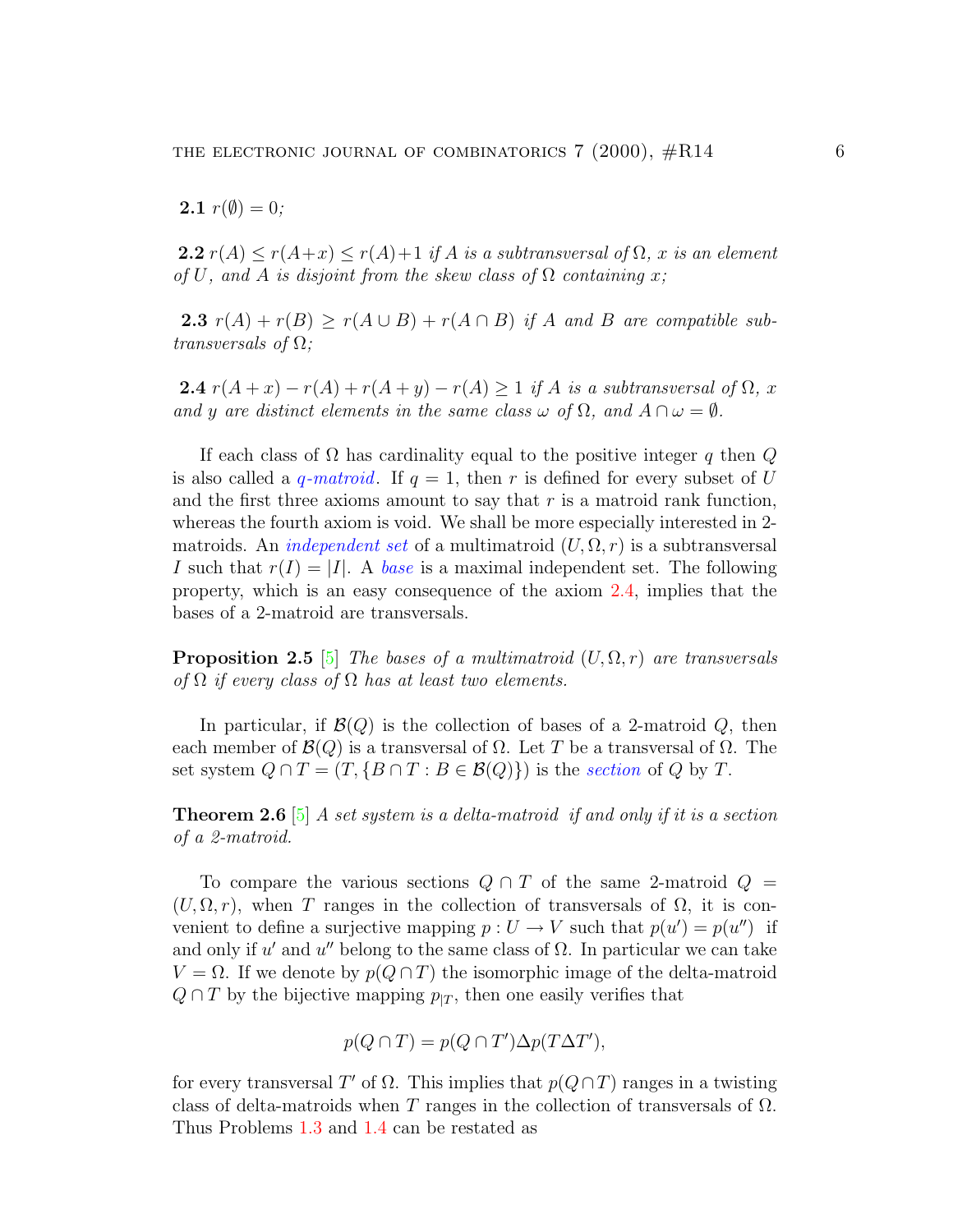<span id="page-6-4"></span><span id="page-6-2"></span>**Problem 2.7** Given 2-matroids  $(U, \Omega, r_1)$  and  $(U, \Omega, r_2)$ , search for a subtransversal A of  $\Omega$  that maximizes  $r_1(A) + r_2(A)$ .

<span id="page-6-3"></span>**Problem 2.8** Given 2-matroids  $Q_1 = (U, \Omega, r_1)$  and  $Q_2 = (U, \Omega, r_2)$ , search for a base  $B \in \mathcal{B}(Q_1) \cap \mathcal{B}(Q_2)$ .

We shall investigate these problems using a similar technique to Lovász [\[13\]](#page-21-0), who replaced the parity problem by the search for a maximum matching in a 2-polymatroid. We similarly extend the two preceding problems into a search for a maximum matching in a parity system.

## 3 Parity system

A 2-polymatroid is a pair  $(V, \rho)$  with a finite set V and a rank function  $\rho: V \to \mathbb{N}$  satisfying the following axioms

$$
3.1 \rho(\emptyset) = 0;
$$

<span id="page-6-0"></span>**3.2**  $\rho(A) \leq \rho(A+x) \leq \rho(A)+2$  is satisfied for every subset A of V and every element x in  $V \setminus A$ ;

**3.3**  $\rho(A) + \rho(B) \ge \rho(A \cup B) + \rho(A \cap B)$  is satisfied for every pair of subsets A and B of V.

A matching is a subset M such that  $\rho(M) = 2|M|$ .

The definition of a 2-polymatroid becomes the definition of a matroid, when the value 2 in the axiom [3.2](#page-6-0) is replaced by 1. A parity system generalizes a 2-matroid in the same way; the value 1 that occurs in the axioms [2.2](#page-5-1) and [2.4](#page-5-0) is replaced by 2 in the following axioms [3.5](#page-6-1) and [3.7](#page-7-0). Throughout the paper we shall use the notation r for a 2-matroid,  $\rho$  for a 2-polymatroid, and R for a parity system.

A parity system is a triple  $P = (U, \Omega, R)$  with a paired set  $(U, \Omega)$  and a rank function  $R : \mathcal{S}(\Omega) \to \mathbb{N}$  satisfying the four following axioms:

**3.4**  $R(\emptyset) = 0$ ;

<span id="page-6-1"></span>**3.5**  $R(A) \leq R(A+x) \leq R(A)+2$  is satisfied for every subtransversal A of  $\Omega$  and every x in U provided that A is disjoint from the skew class containing x;

**3.6**  $R(A) + R(B) > R(A \cup B) + R(A \cap B)$  is satisfied for every pair of compatible subtransversals A and B of  $\Omega$ ;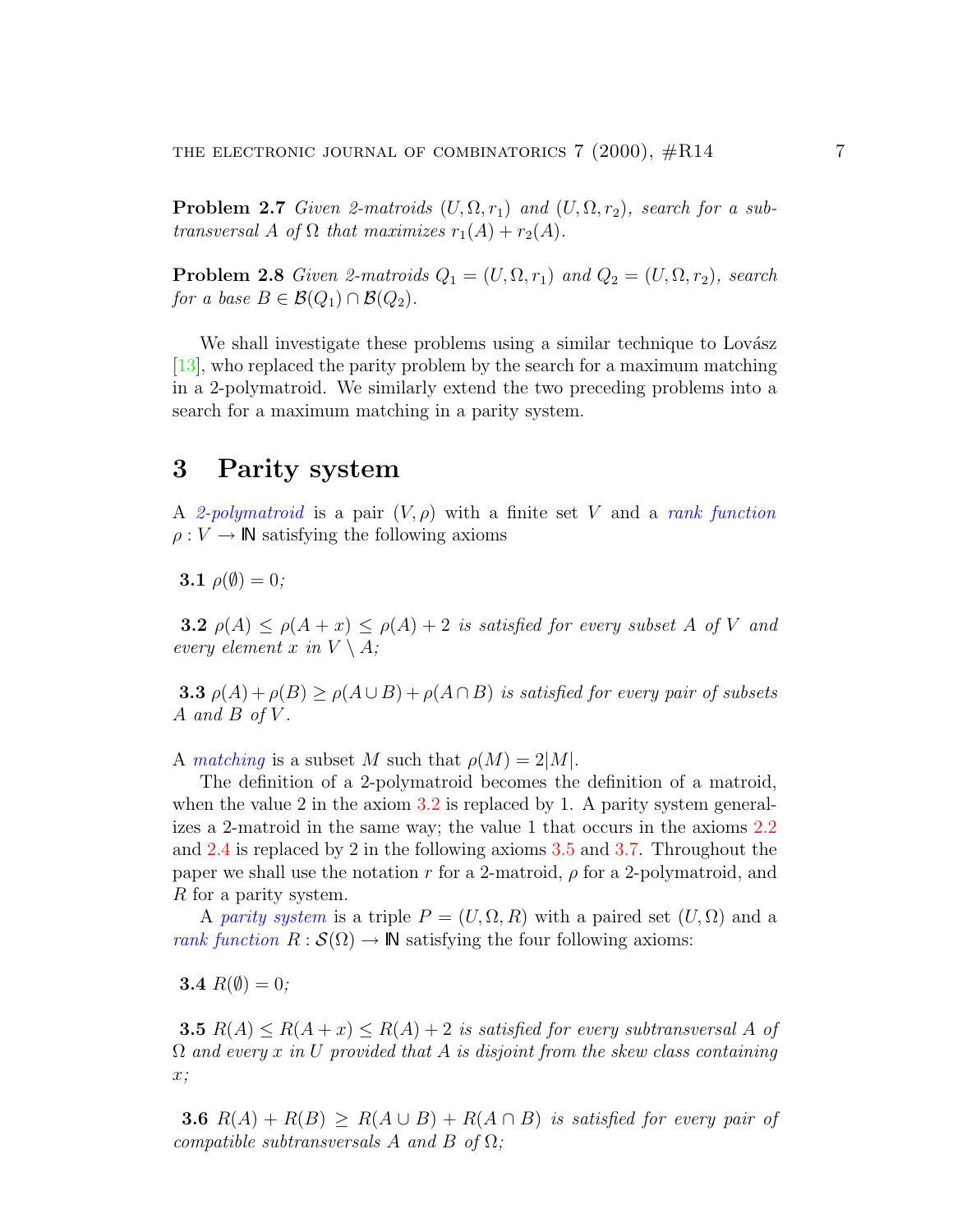<span id="page-7-2"></span><span id="page-7-0"></span>**3.7**  $R(A+x)-R(A)+R(A+y)-R(A) \geq 2$  is satisfied for every subtransversal A of  $\Omega$  and every skew pair  $\{x, y\}$  provided that A is disjoint from the skew class including  $\{x, y\}$ .

We say that P is indexed on a set V if  $\Omega$  is indexed on V, that is  $\Omega = \{ \Omega_v :$  $v \in V$ . (The free sum of two orthogonal 2-polymatroids, constructed in the sequel, is indexed on a set  $V$  in a natural way.) We can always assume that P is indexed on a set V, taking  $V = \Omega$  if no natural index-set is specified. If A is a subtransversal of  $\Omega$  then we set  $\sigma(A) = \{v \in V : A \cap \Omega_v \neq \emptyset\}$  and we call  $\sigma(A)$  the *support* of A. If W is a subset of V, then we denote by  $P[W]$ the parity system  $(U', \Omega', R')$ , where  $U' = \bigcup_{v \in W} \Omega_v$ ,  $\Omega' = \{\Omega_v : v \in W\}$ , and  $R'$  is the restriction of R to  $\mathcal{S}(\Omega')$ .

A matching is a subtransversal M of  $\Omega$  such that  $R(M) = 2|M|$ . Let  $\nu(P)$  denote the size of a maximum matching in P. We shall be interested in the following problem.

<span id="page-7-1"></span>Problem 3.8 Given a parity system P, search for a maximum matching in P.

In the following two subsections we will describe two natural constructions for parity systems.

### Sum of a pair of 2-matroids

If  $(U, \Omega)$  is a paired set, then for every element u in U, we denote by  $\tilde{u}$  the element that belongs to the same pair as  $u$  and is distinct from  $u$ .

Consider a pair of 2-matroids,  $Q_1 = (U, \Omega, r_1)$  and  $Q_2 = (U, \Omega, r_2)$ , defined on the same partitioned set  $(U, \Omega)$ . Set  $R = r_1 + r_2$ . Then  $P = (U, \Omega, R)$  is a parity system, which we call the sum of  $Q_1$  and  $Q_2$ . Furthermore a solution to Problem [3.8](#page-7-1) for P will give rise to a solution to Problem [2.7](#page-6-2) for  $Q_1$  and  $Q_2$ . We shall be especially interested in the case when  $P$  is a sum of a 2-matroid  $Q = (U, \Omega, r)$  and the converse 2-matroid  $\tilde{Q} = (U, \Omega, \tilde{r})$ , where  $\tilde{r}$  is defined by the relation  $\tilde{r}(A) = r(A)$ , for every subtransversal A of  $\Omega$ . In this case  $\nu(P) = |\Omega|$  if and only if Q has two complementary bases. Thus Problem [3.8](#page-7-1) generalizes Problem [1.5](#page-2-0), and hence also Problem [1.7](#page-3-1).

More generally one may consider a 2-matroid  $Q$  and a partition  $\Pi$  of  $U$ into pairs such that  $\pi = \{u_1, u_2\} \in \Pi$  implies  $\tilde{\pi} := \{\tilde{u_1}, \tilde{u_2}\} \in \Pi$ . By setting  $U' = \Pi, \, \Omega' = \{ \{\pi, \tilde{\pi} \} : \pi \in \Pi \}$  and

$$
R'(A') = r(\bigcup_{\pi \in A'} \pi), \ A' \in \mathcal{S}(\Omega'),
$$

one defines a parity system  $Q/\Pi := (U', \Omega', R')$ . A solution to Problem [3.8](#page-7-1)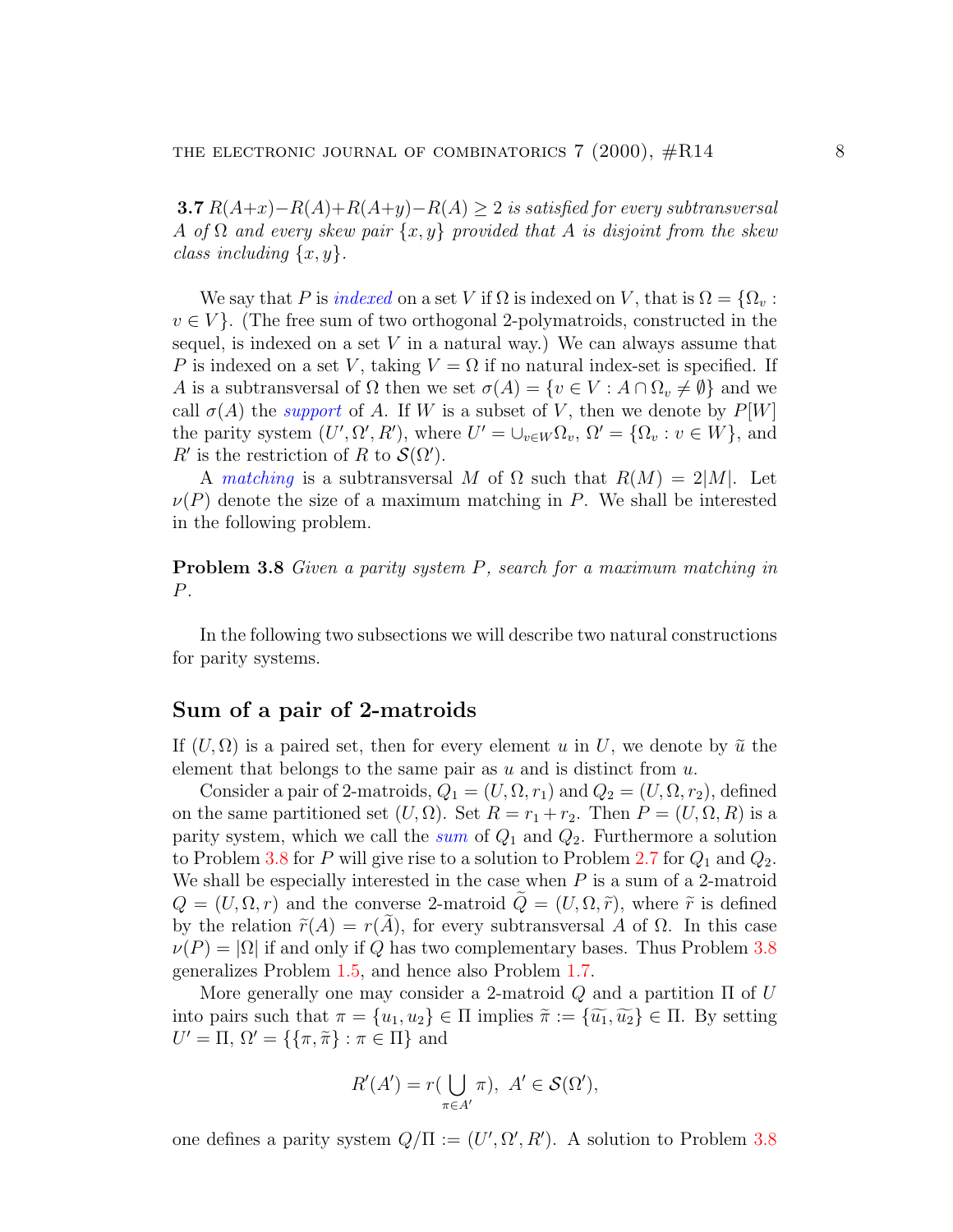<span id="page-8-1"></span>for this parity system would give a solution to a parity problem for the 2 matroid Q which is analogous to the parity problem for matroids considered byLovász in  $|13|$  $|13|$  $|13|$ .

### Free sum of two orthogonal 2-polymatroids

If  $(V, \rho)$  is a 2-polymatroid, then one easily verifies that the mapping  $\rho^*$ , defined on the power-set of V by the formula

$$
\rho^*(A) = 2|A| + \rho(V \setminus A) - \rho(V),
$$

defines a 2-polymatroid  $(V, \rho^*)$ , which we call the *dual* of  $(V, \rho)$ .

Consider a pair of 2-polymatroids defined on the same ground-set, say  $(V, \rho_1)$  and  $(V, \rho_2)$ . We say that  $(V, \rho_2)$  is *orthogonal* to  $(V, \rho_1)$  if  $\rho_1^* - \rho_2$  is a nondecreasing function. We note that a pair of orthogonal 2-polymatroids is a special type of generalized polymatroids due to A. Frank [\[7](#page-21-3)] and R. Hassin [\[11\]](#page-21-4). See also Frank and Tardos [\[8](#page-21-5)] for relevant references.

**Proposition 3.9** The 2-polymatroid  $(V, \rho_1)$  is orthogonal to  $(V, \rho_2)$  if and only if the relation

<span id="page-8-0"></span>
$$
\rho_1(A+x) - \rho_1(A) + \rho_2(B+x) - \rho_2(B) \ge 2 \tag{2}
$$

is satisfied for every pair of disjoint subsets A and B of V and every element x in  $V \setminus (A \cup B)$ .

**Construction 3.10** Consider two orthogonal 2-polymatroids  $(V, \rho_1)$  and  $(V, \rho_2)$ . Set

$$
U = V_1 + V_2, \text{ where}
$$
  
\n
$$
V_i = \{v_i : v \in V\}, \ i = 1, 2,
$$
  
\n
$$
\Omega = \{\Omega_v : v \in V\}, \text{ where}
$$
  
\n
$$
\Omega_v = \{v_1, v_2\}, \ v \in V,
$$
  
\n
$$
R(A) = R_1(A \cap V_1) + R_2(A \cap V_2), \ A \in \mathcal{S}(\Omega), \text{ where}
$$
  
\n
$$
R_i(\{v_i : v \in W\}) = \rho_i(W), \ i = 1, 2, \ W \subseteq V.
$$

Byusing the relation ([2\)](#page-8-0), one verifies that  $P(V, \rho_1, \rho_2) := (U, \Omega, R)$  is a parity system. We call that parity system the free sum of  $(V, \rho_1)$  and  $(V, \rho_2)$ . Then  $\nu(P) = |\Omega|$  if and only if  $(V, \rho_1)$  and  $(V, \rho_2)$  have two complementary polymatroid matchings.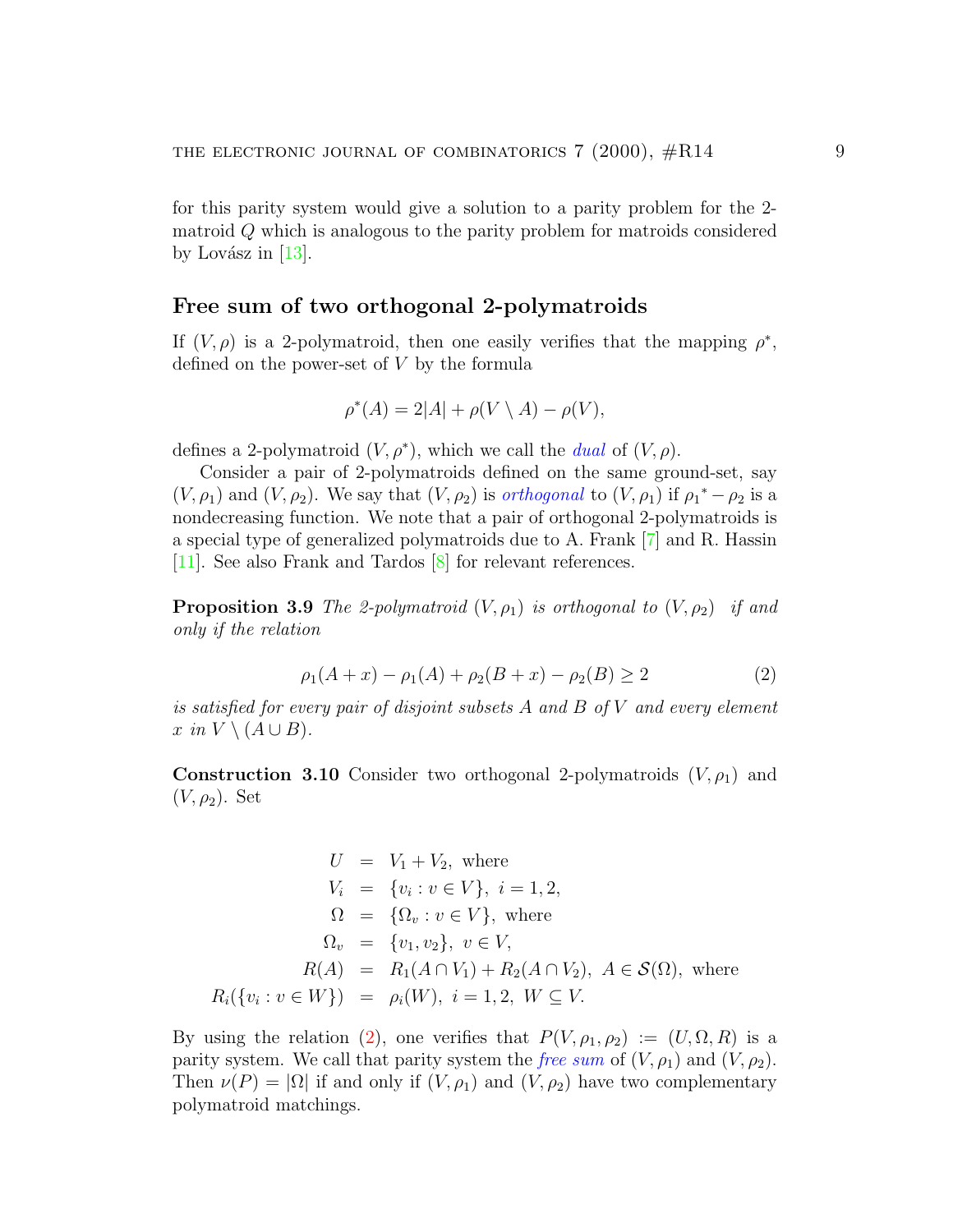### <span id="page-9-2"></span>4 Flowers and double flowers

Let P be a parity system. A base of P is a transversal B such that  $R(B)$ has a maximal value. A *circuit* is a subtransversal C of  $\Omega$  such that  $R(C)$  is odd and every proper subset of  $C$  is a matching.

A *flower* (resp. *double flower*) is a subtransversal that is the disjoint union of a maximum matching with a subtransversal of cardinality 1 (resp. 2). A flower contains precisely one circuit. A circuit is essential if it is contained in a flower. A double flower contains at least two circuits (which are essential). A double flower is trivial if it contains two disjoint circuits (then there are no other circuits contained in that double flower).

Let F be a collection of subsets of a set V. A separator of F is a subset W of V such that every member of  $\mathcal F$  is either contained in W or disjoint from W. The separator is *proper* if it is neither empty nor equal to  $V$ .

A parity system  $P$ , indexed on the set  $V$ , is *reducible* if there exists a bipartition  ${V_1, V_2}$  of V such that

$$
\nu(P) = \nu(P[V_1]) + \nu(P[V_2]).
$$

<span id="page-9-1"></span>**Proposition 4.1** If a parity system is irreducible, then the collection of supports of its essential circuits has no proper separator.

*Proof.* Consider an irreducible parity system  $P = (U, \Omega, R)$  indexed on V and assume for a contradiction that the collection of supports of its essential circuits admits a proper separator  $V_1$ . Set  $V_2 = V \setminus V_1$  and denote by  $U_i$  the ground-set of  $P[V_i]$ , for  $i = 1, 2$ . Consider a maximum matching M of P. Since P is irreducible, the matching  $M \cap U_i$  is not a maximum matching of  $P_i$ , for some  $i = 1, 2$  (otherwise we would have  $\nu(P) = |M| = |M \cap U_1| +$  $|M \cap U_2| = \nu(P[V_1] + \nu(P[V_2]))$ . Choose M, i and a maximum matching  $M_i$ of  $P_i$  such that

<span id="page-9-0"></span>
$$
|M \cap M_i| \text{ is maximal.} \tag{3}
$$

We have  $|M \cap U_i|$  <  $|M_i|$ . Hence we can find an element u in  $M_i$  such that  $M \cap \{u, \tilde{u}\} = \emptyset$  (we recall that  $\tilde{u}$  is the element of  $U - u$  which belongs to the same skew pair of  $\Omega$  as u). So  $M + u$  is a flower of P. Let C be the essential circuit contained in  $M + u$ . The element u is contained in C and u is supported by  $V_i$ . Since  $V_1$  separates the essential circuits of  $P$ , the support of C is contained in  $V_i$ . Since the circuit C is not contained in the matching M, we can find an element u' in  $C \setminus M$ . Then  $M' := M + u - u'$  is a new matching of P that contradicts [\(3](#page-9-0)).  $\Box$ 

The *deficiency* of a parity system is the number of its skew pairs less the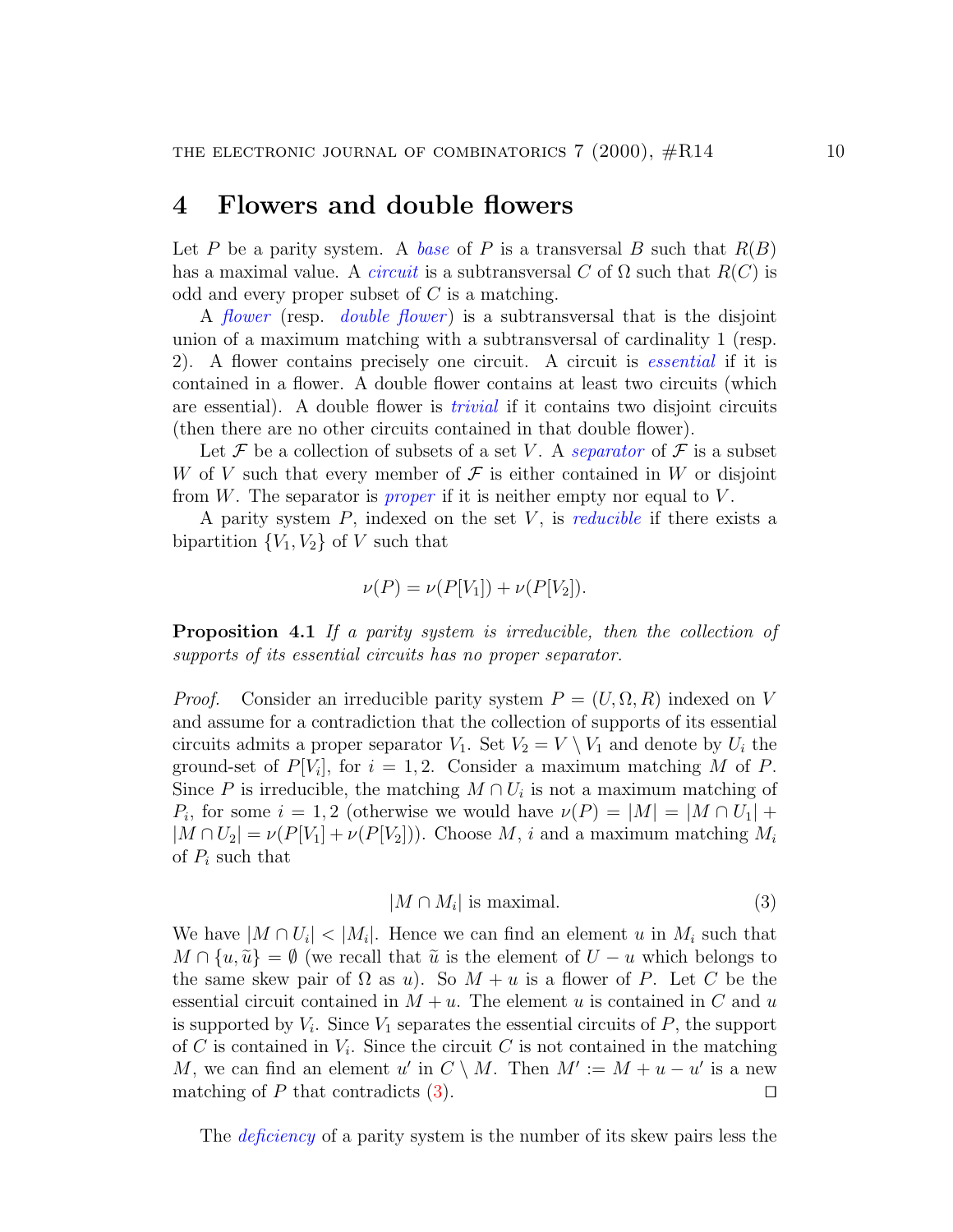cardinality of a maximum matching.

**Proposition 4.2** An irreducible parity system  $P$  of deficiency at least two admits a nontrivial double flower.

*Proof.* First we show that we can find an essential circuit  $C_1$  and a flower  $F_2$  satisfying the two following properties:

- (i)  $\sigma(C_1) \cap \sigma(C_2) \neq \emptyset$ , for the circuit  $C_2$  contained in  $F_2$ ;
- (ii)  $\sigma(F) \neq \sigma(F_2)$ , for all flowers F containing  $C_1$ .

Consider any essential circuit  $D'$  and a flower  $F'$  that contains  $D'$ . There is an element v in  $V \setminus \sigma(F')$  because P has deficiency at least two. There is an essential circuit  $D''$  whose support contains v, otherwise  $V - u$  would be a proper separator of the supports of the essential circuits of  $P$ , contradicting Proposition [4.1](#page-9-1) and the fact that  $P$  is irreducible. By Proposition [4.1,](#page-9-1) we may choose a sequence of essential circuits  $D' = D_1, D_2, \cdots, D_p = D''$  such that  $\sigma(D_i) \cap \sigma(D_{i+1}) \neq \emptyset$ , for  $1 \leq i < p$ . Let  $j, 1 \leq j \leq p$ , be the minimal index such that all flowers  $F''$  containing  $D_j$  satisfy  $\sigma(F'') \neq \sigma(F')$ . The index j exists because all flowers  $F''$  containing  $D_p$  satisfy  $v \in \sigma(D_p) \subseteq \sigma(F'')$ , whereas  $v \notin \sigma(F')$ . We have obviously  $j > 1$ . Therefore we can take  $C_1 = D_j$ and  $F_2$  equal to any flower containing  $D_{j-1}$  and such that  $\sigma(F_2) = \sigma(F')$ . Then  $C_1$  and  $F_2$  will satisfy (i) and (ii).

To complete the proof of the proposition, we choose a flower  $F_1$  that contains  $C_1$  and such that

<span id="page-10-0"></span>
$$
|F_1 \cap F_2| \text{ is maximal.} \tag{4}
$$

According to the property (ii) there is an element u in  $F_2$  such that  $\sigma(u)$ does not belong to  $\sigma(F_1)$ . Hence  $F_1 + u$  is a double flower. Suppose for a contradiction that  $F_1 + u$  is trivial. Let C be the circuit contained in  $F + u$ and disjoint from  $C_1$ . The supports of C and  $C_2$  are distinct by the property (i). Hence we can find an element u' in  $C \setminus C_2$ . Then  $F'_1$  $j'_{1} := \tilde{F}_{1} + u - u'$  is a newflower that contains  $C_1$  and contradicts ([4](#page-10-0)).

We are now able to prove our first result on Problem  $3.8$ .

<span id="page-10-1"></span>Theorem 4.3 Let P be a parity system. Then at least one of the following alternatives holds.

(a) There exists a partition  $\{V_1, V_2, \ldots, V_m\}$  of V such that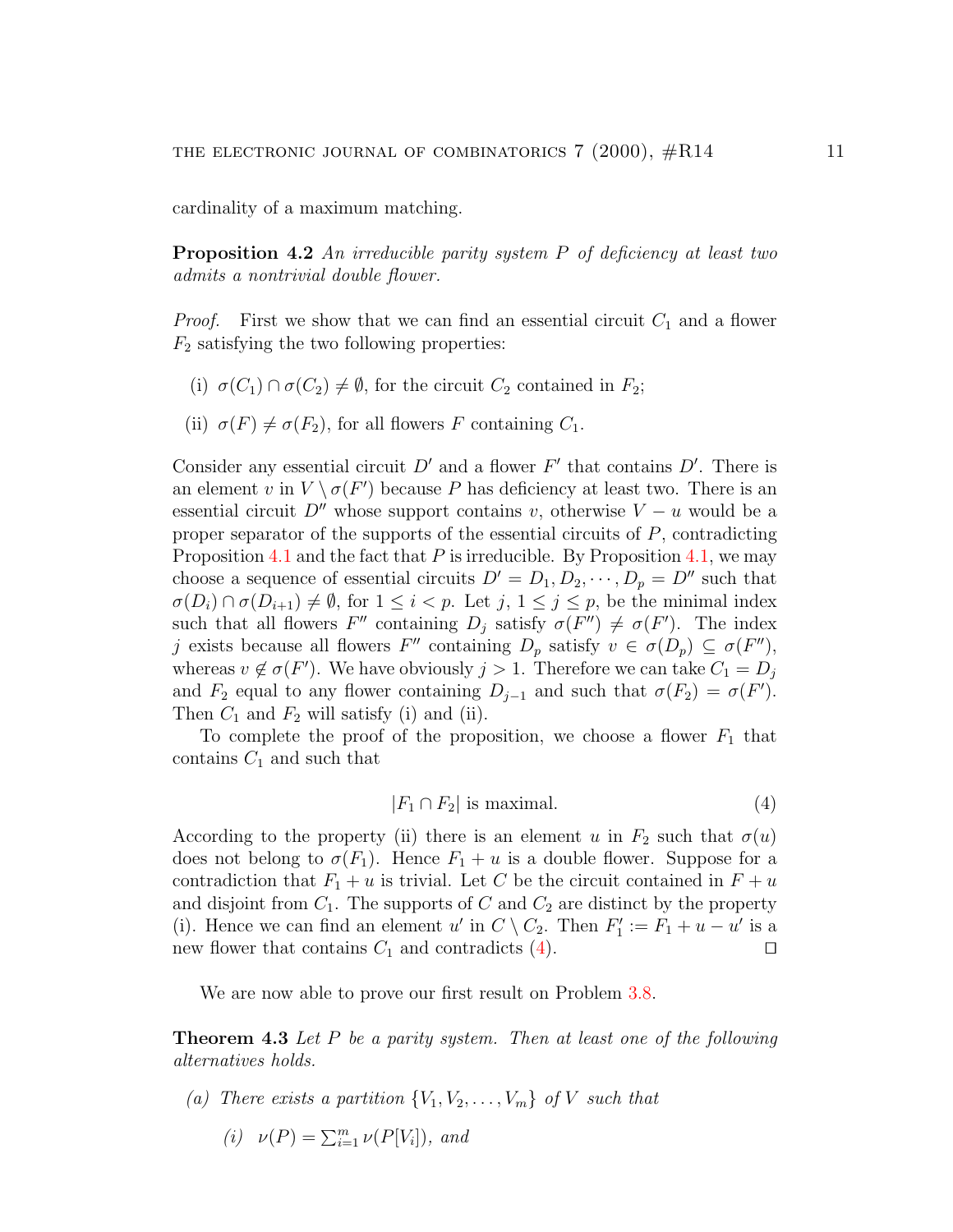(*ii*) 
$$
\nu(P[V_i]) = |V_i| - 1 = \nu(P[V_i - v])
$$

for all  $1 \leq i \leq m$  and all  $v \in V_i$ .

- (b) There exists  $v \in V$  such that every maximum matching of P covers v.
- $(c)$  P has a nontrivial double flower.

*Proof.* If  $\nu(P) = |V|$  then (b) holds for all  $v \in V$ . Suppose  $\nu(P) = |V| - 1$ . If (a) does not hold for the trivial partition  $\{V\}$  then  $\nu(P[V-v]) = \nu(P)-2$  for some  $v \in V$  and (b) holds for v. Thus we may suppose that  $\nu(P) \leq |V| - 2$ . If P is irreducible then (c) holds by Proposition 4.2 so we may also suppose that P is reducible. Choose a partition  $\{V_1, V_2, \ldots, V_m\}$  of V such that  $\nu(P)$  =  $\sum_{i=1}^{m} \nu(P[V_i])$  and m is as large as possible. Then each maximum matching of P is the disjoint union of maximum matchings in  $P[V_i]$  for  $1 \leq i \leq m$ . Thus we have  $\nu(P[V_i]) \leq |V_i| - 2$  for  $1 \leq i \leq m$ , otherwise (a) or (b) hold for P as above. Moreover the maximality of m implies that each  $P[V_i]$  is irreducible. Hence, by Proposition 4.2, we may choose a nontrivial double flower  $F_1$  in  $P[V_1]$ . Let  $M_i$  be a maximum matching in  $P[V_i]$  for  $2 \le i \le m$ . Then the union of  $F_1$  with  $\cup_{i=2}^m M_i$  is a nontrivial double flower in P and hence P satisfies (c).  $\Box$ 

We shall use Theorem [4.3](#page-10-1) in a later section to reduce the problem of determining  $\nu(P)$  to smaller parity systems than P. To conclude this section we need one further result on the structure of double flowers. We define a *double circuit* in a parity system to be a subtransversal D such that  $R(D) =$  $2|D|-2$  and for all  $t \in D$  we have  $R(D-t)=2|D|-3$ .

<span id="page-11-0"></span>**Proposition 4.4** Let  $D$  be a double circuit in a parity system  $P$ . Then there exists a unique partition  $\{D_1, D_2, \ldots, D_m\}$  of D such that  $D - D_i$  is a circuit of P for all  $1 \leq i \leq m$ .

*Proof.* For each  $t \in D$  we have  $R(D-t) = 2|D-t| - 1$ . Thus  $D-t$  contains a unique circuit  $C(t)$ . Let  $D(t) = D - C(t)$  and choose  $s \in D(t)$ . Then  $s \notin C(t)$  so  $C(t) \subseteq D - s$ . Thus  $C(s) = C(t)$  and  $D(s) = D(t)$ . Hence  $\{D(t) : t \in D\}$  is the required partition of D.

We call the partition of a double circuit  $D$  given by Proposition [4.4](#page-11-0) the principal partition of D. Thus D is a trivial double circuit if and only if its principal partition has exactly two elements.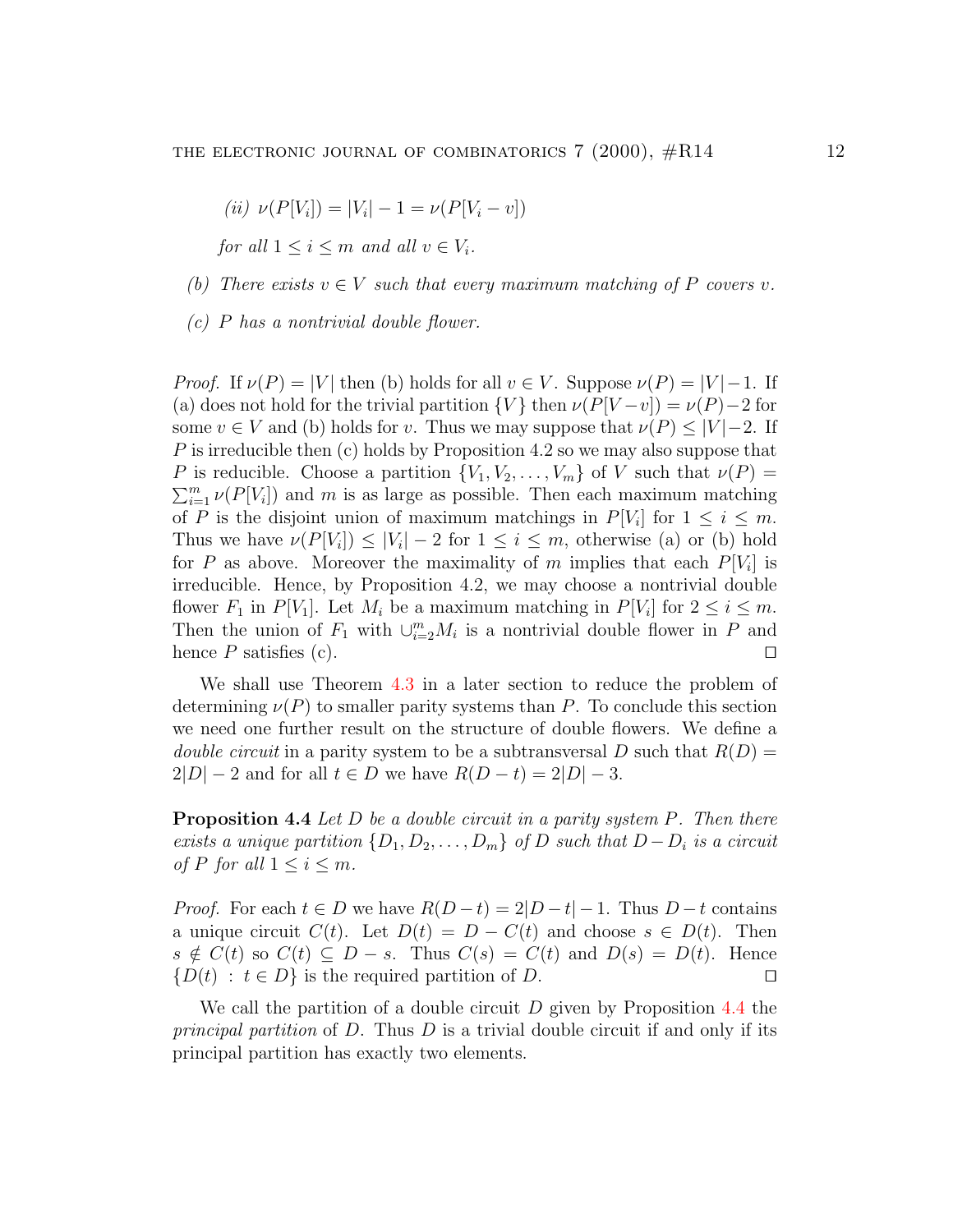## 5 Compressing double flowers

Let  $P = (U, \Omega, R)$  and  $P' = (U, \Omega, R')$  be parity systems. We say that P' is a switching of P if

- (a)  $|R(A) R'(A)| \leq 1$  for all  $A \in \mathcal{S}(\Omega)$ ,
- (b)  $|R(A) R'(A)| \leq |R(B) R'(B)|$  for all  $A \subseteq B \in \mathcal{S}(\Omega)$ , and
- (c)  $(R(A) R'(A))(R(B) R'(B)) \geq 0$  for all  $A \subseteq B \in \mathcal{S}(\Omega)$ .

Note that if P' is a switching of P then (a) implies that  $\nu(P') \ge \nu(P) - 1$ .

We say that a switching  $P'$  of P compresses a double flower  $\tilde{F}$  of P if  $R'(C) < R(C)$  for all circuits C of F in P. The following three propositions will be used to deduce that if  $P'$  is a switching of P which compresses a double flower F of P then  $\nu(P') = \nu(P) - 1$ .

<span id="page-12-0"></span>**Proposition 5.1** Let  $P = (U, \Omega, R)$  be a parity system, F be a double flower in P and  $P' = (U, \Omega, R')$  be a switching of P which compresses F. Suppose that  $\nu(P') = \nu(P) = \nu$  and let M be a v-matching in P'. Then  $R(M) < 2\nu$ .

*Proof.* Suppose that  $R(M) = 2\nu$ . We may suppose that M has been chosen such that  $|M \cap F|$  is maximum. Since  $|M| = \nu$  and  $|F| = \nu + 2$  we can choose  $f \in F$  such that  $\sigma(f) \notin \sigma(M)$ . Then  $R'(M + f) = 2\nu + 1 = R(M + f)$ , since M is a maximum matching in both  $P'$  and P. Since P' is a switching of P we have  $R'(A) = R(A)$  for all  $A \subseteq M + f$ . Since P' compresses F it follows that  $C \nsubseteq M + f$  for all circuits C of F in P. Let C' be the unique circuit of  $M + f$  in P' and P. Then  $C' \nsubseteq F$  and so we may choose  $g \in C' - F$ . Let  $M' = M - g + f$ . Then M' is a v-matching in both P' and P. Furthermore  $|M' \cap F| > |M \cap F|$ . This contradicts the choice of M and completes the proof of the proposition.  $\Box$ 

<span id="page-12-1"></span>**Proposition 5.2** Let  $P = (U, \Omega, R)$  be a parity system, F be a double flower in P and  $P' = (U, \Omega, R')$  be a switching of P which compresses F. Suppose that  $\nu(P') \leq \nu(P)$ . Then  $\nu(P') = \nu(P) - 1$ .

*Proof.* Suppose that  $\nu(P') = \nu(P)$ . By Proposition [5.1](#page-12-0), we have  $R(M) < 2\nu$ for all v-matchings M of P'. Choose a v-matching M of P' such that  $|M \cap F|$ is maximum. Since  $|M| = \nu$  and  $|F| = \nu + 2$  we can choose  $f \in F$  such that  $\sigma(f) \notin \sigma(M)$ . Then  $R'(M + f) = 2\nu + 1 \ge R(M + f)$ , since M is a maximum matching in P'. Since P' is a switching of P we have  $R'(A) \ge R(A)$  for all  $A \subseteq \overline{M} + f$ . Since P' compresses F it follows that  $C \nsubseteq M + f$  for all circuits C of F in P. Let  $C_1$  be the unique circuit of  $M + f$  in P'. Then  $R'(C_1) = |C_1| - 1 \geq R(C_1)$ . Let  $C_2$  be a circuit of P contained in  $C_1$ . Then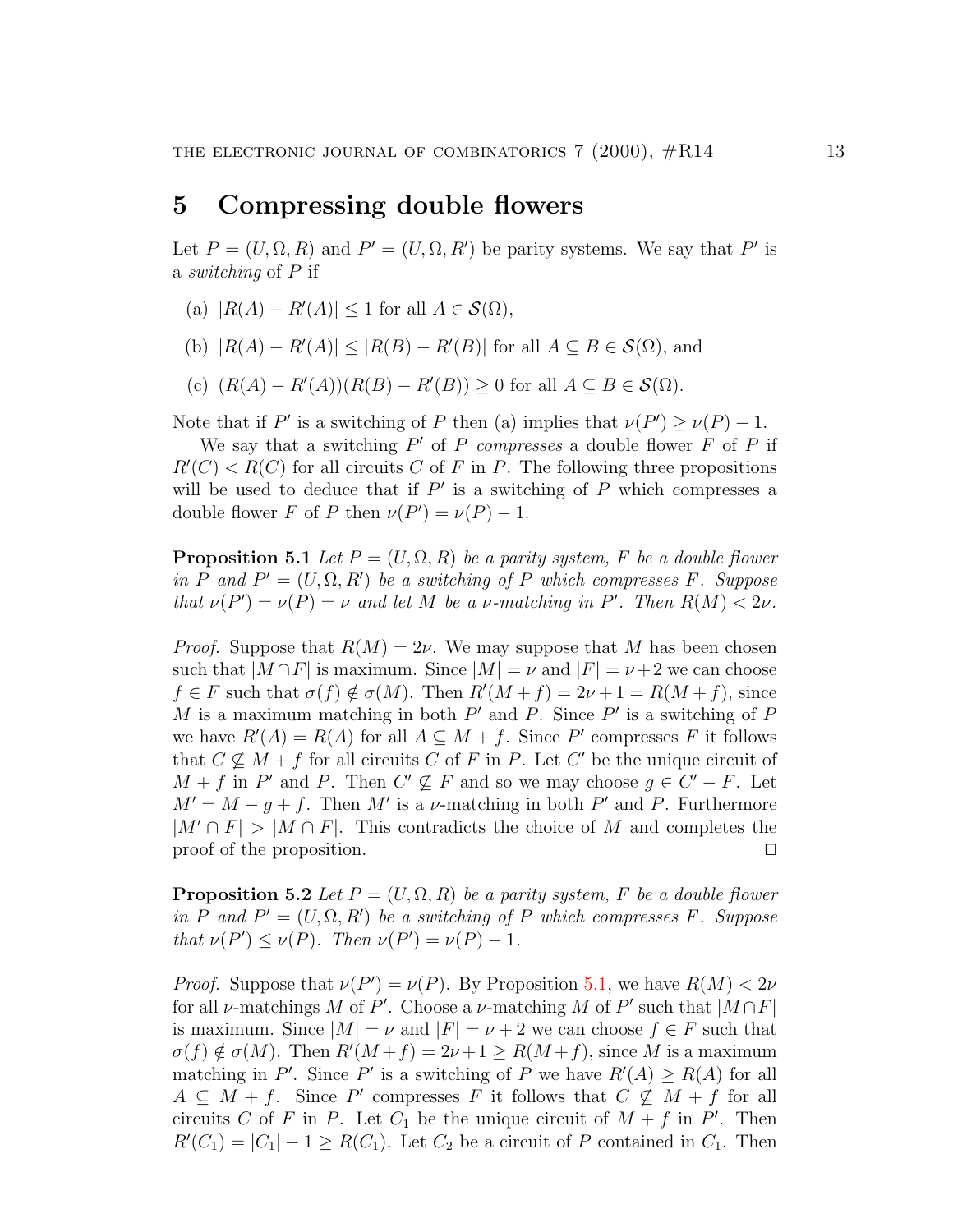$C_2 \subseteq M + f$  so  $R'(C_2) \geq R(C_2)$ . Thus  $C_2 \nsubseteq F$  and so we may choose  $g \in C_2 - F \subseteq C_1 - F$ . Let  $M' = M - g + f$ . Then M' is a v-matching in P'. Furthermore  $|M' \cap F| > |M \cap F|$ . This contradicts the choice of M and completes the proof of the proposition.  $\Box$ 

<span id="page-13-1"></span>**Proposition 5.3** Let  $P = (U, \Omega, R)$  be a parity system, F be a double flower in  $\overline{P}$  and  $P' = (U, \Omega, R')$  be a switching of  $\overline{P}$  which compresses  $F$ . Then  $\nu(P') = \nu(P) - 1.$ 

Proof. Suppose that the proposition is false. Using condition (a) in the definition of a switching we have  $\nu(P') \leq \nu(P) + 1$ . Using Proposition [5.2](#page-12-1) we deduce that  $\nu(P') = \nu(P) + 1$ . Let  $\nu(P) = \nu$ . Choose a  $(\nu+1)$ -matching M of P' such that  $|M \cap F|$  is maximum. Since  $|M| = \nu + 1$  and  $|F| = \nu + 2$  we can choose  $f \in F$  such that  $\sigma(f) \notin \sigma(M)$ . Then  $R'(M+f) = 2\nu + 3 \ge R(M+f)$ , since M is a maximum matching in  $P'$ . Since P' is a switching of P we have  $R'(A) \geq R(A)$  for all  $A \subseteq M + f$ . Since P' compresses F it follows that  $C \nsubseteq M + f$  for all circuits C of F in P. Let  $C_1$  be the unique circuit of  $M + f$  in P'. Then  $R'(C_1) = |C_1| - 1 \ge R(C_1)$ . Let  $C_2$  be a circuit of P contained in  $C_1$ . Then  $C_2 \subseteq M + f$  so  $R'(C_2) \ge R(C_2)$ . Thus  $C_2 \nsubseteq F$  and so we may choose  $g \in C_2 - F \subseteq C_1 - F$ . Let  $M' = M - g + f$ . Then M' is a  $(\nu+1)$ -matching in P'. Furthermore  $|M' \cap F| > |M \cap F|$ . This contradicts the choice of M and completes the proof of the proposition.  $\Box$ 

### <span id="page-13-2"></span>6 Sums of two 2-matroids

Let  $Q_1$  and  $Q_2$  be 2-matroids. When  $Q_1$  and  $Q_2$  have the same ground-set and skew classes we shall use  $Q_1 + Q_2$  to denote the parity system which is the sum of  $Q_1$  and  $Q_2$ . When  $Q_1$  and  $Q_2$  have disjoint ground-sets we shall use  $Q_1 \oplus Q_2$  to denote the 2-matroid which is the direct sum of  $Q_1$  and  $Q_2$ .

Let  $Q = (U, \Omega, r)$  be a 2-matroid and  $v = \{t, \tilde{t}\}\$ be a skew class of Q. Following[[6,](#page-21-6) Section 5] we define the 2-matroid  $Q^t = (U^t, \Omega^t, r^t)$  by putting  $U^t = U - v$ ,  $\Omega^t = \Omega - \{v\}$  and  $r^t(A) = r(A + t) - r(t)$  for all  $A \in \mathcal{S}(\Omega^t)$ . We shall use this operation to construct switchings.

<span id="page-13-0"></span>**Proposition 6.1** Let  $P = Q_1 + Q_2$  and  $\{t, \tilde{t}\}$  be a skew class of P. Let  $P' = Q_1^t + Q_2^t$  and  $P'' = Q_1^{\tilde{t}} + Q_2^t$ . Then  $P''$  is a switching of  $P'$ .

*Proof.* Since  $R' = r_1^t + r_2^t$  and  $R'' = r_1^{\tilde{t}} + r_2^t$  it suffices to show that:

(a) 
$$
|r_1^t(A) - r_1^{\tilde{t}}(A)| \le 1
$$
 for all  $A \in \mathcal{S}(\Omega^t)$ . This follows since

$$
r_1(A) \le r_1^t(A) \le r_1(A) + 1
$$
 and  $r_1(A) \le r_1^t(A) \le r_1(A) + 1$ .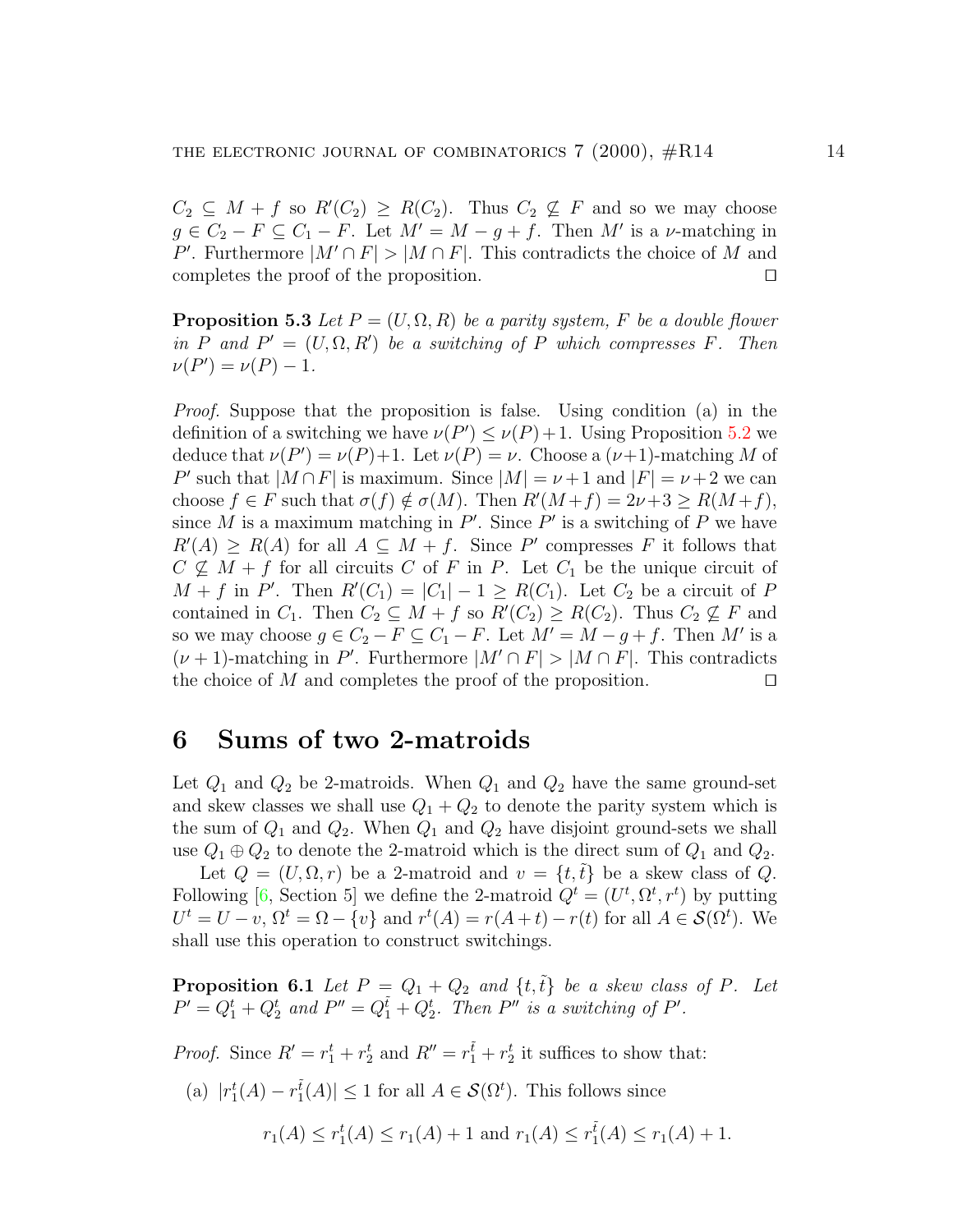- (b)  $|r_1^t(A) r_1^{\tilde{t}}(A)| \leq |r_1^t(B) r_1^{\tilde{t}}(B)|$  for all  $A \subseteq B \in \mathcal{S}(\Omega^t)$ . Suppose this is false. Then by symmetry we may assume that  $r_1^t(B) - r_1^t(B) = 0$ and  $r_1^t(A) - r_1^{\tilde{t}}(A) = 1$ . This implies that  $r_1(B+t) - r_1(B+\tilde{t}) = 0$  and  $r_1(A+t) - r_1(A+\tilde{t}) = 1$ . Applying the fourth axiom of 2-matroids to B we deduce that  $r_1(B + t) = r_1(B) + 1 = r_1(B + \tilde{t})$ . Submodularity now implies that  $r_1(A + t) = r_1(A) + 1 = r_1(A + \tilde{t})$  contradicting the second previous equality.
- (c)  $(r_1^t(A) r_1^{\tilde{t}}(A))(r_1^t(B) r_1^{\tilde{t}}(B)) \ge 0$  for all  $A \subseteq B \in \mathcal{S}(\Omega)$ . Suppose this is false. Then by symmetry we may assume that  $r_1^t(B) - r_1^{\tilde{t}}(B) = -1$ and  $r_1^t(A) - r_1^{\tilde{t}}(A) = 1$ . This implies that  $r_1(B + t) - r_1(B + \tilde{t}) = -1$ and  $r_1(A+t) - r_1(A+\tilde{t}) = 1$ . Thus  $r_1(B+t) = r_1(B) = r_1(B+\tilde{t}) - 1$ and  $r_1(A + \tilde{t}) = r_1(A) = r_1(A + t) - 1$ . But  $r_1(B + \tilde{t}) = r_1(B) + 1$ implies that  $r_1(A + \tilde{t}) = r_1(A) + 1$  by submodularity, contradicting the third previous equality.

We use  $Q(t)$  to denote the 2-matroid  $(U, \Omega, r)$  where  $U = \{t, \tilde{t}\}, \Omega =$  $\{\{t,\tilde{t}\}\}\,$ ,  $r(t) = 0$ , and  $r(\tilde{t}) = 1$ .

<span id="page-14-1"></span>**Proposition 6.2** Let  $P = Q_1 + Q_2$ . Let  $\{t, \tilde{t}\}\$ be a skew class of P and let  $P' = (Q_1^t \oplus Q(t)) + Q_2$ . Then P' is a switching of P.

*Proof.* The proposition can be proved in a similar way to Proposition [6.1](#page-13-0).  $\Box$ 

<span id="page-14-2"></span>**Proposition 6.3** Let  $P = Q_1 + Q_2$  and  $v = \{t, \tilde{t}\}\$ be a skew class of P which is covered by every maximum matching of P. Let  $P' = (Q_1^t \oplus Q(t))$  +  $(Q_2^{\tilde{t}} \oplus Q(\tilde{t}))$ . Then  $\nu(P') < \nu(P)$ .

*Proof.* Suppose  $\nu(P') \ge \nu(P) = \nu$ , and let M be a matching in P' of size  $\nu$ . Since  $R'(t) = 1 = R'(\tilde{t}), M$  does not cover v. Thus

$$
2|M| = R'(M) = r_1(M+t) - r_1(t) + r_2(M+\tilde{t}) - r_1(\tilde{t}).
$$

It follows that  $r_1(M) = |M| = r_2(M)$  and hence M is a matching in P. This contradicts the fact that all maximum matchings of  $P$  cover  $v$ . Hence  $\nu(P') < \nu(P).$ 

<span id="page-14-0"></span>**Proposition 6.4** Let  $P = Q_1 + Q_2$  and D be a nontrivial double circuit of P. Then  $r_i(D) = |D| - 2$  and  $r_i(D) = |D|$  for some  $\{i, j\} = \{1, 2\}.$ 

*Proof.* Suppose the proposition is false. Since  $r_1(D) + r_2(D) = 2|D| - 2$ and  $r_i(D) \leq |D|$  for  $1 \leq i \leq 2$ , we must have  $r_1(D) = |D| - 1 = r_2(D)$ . Hence D contains a unique circuit  $C_i$  of  $Q_i$  for  $1 \leq i \leq 2$ . Furthermore, since

 $\Box$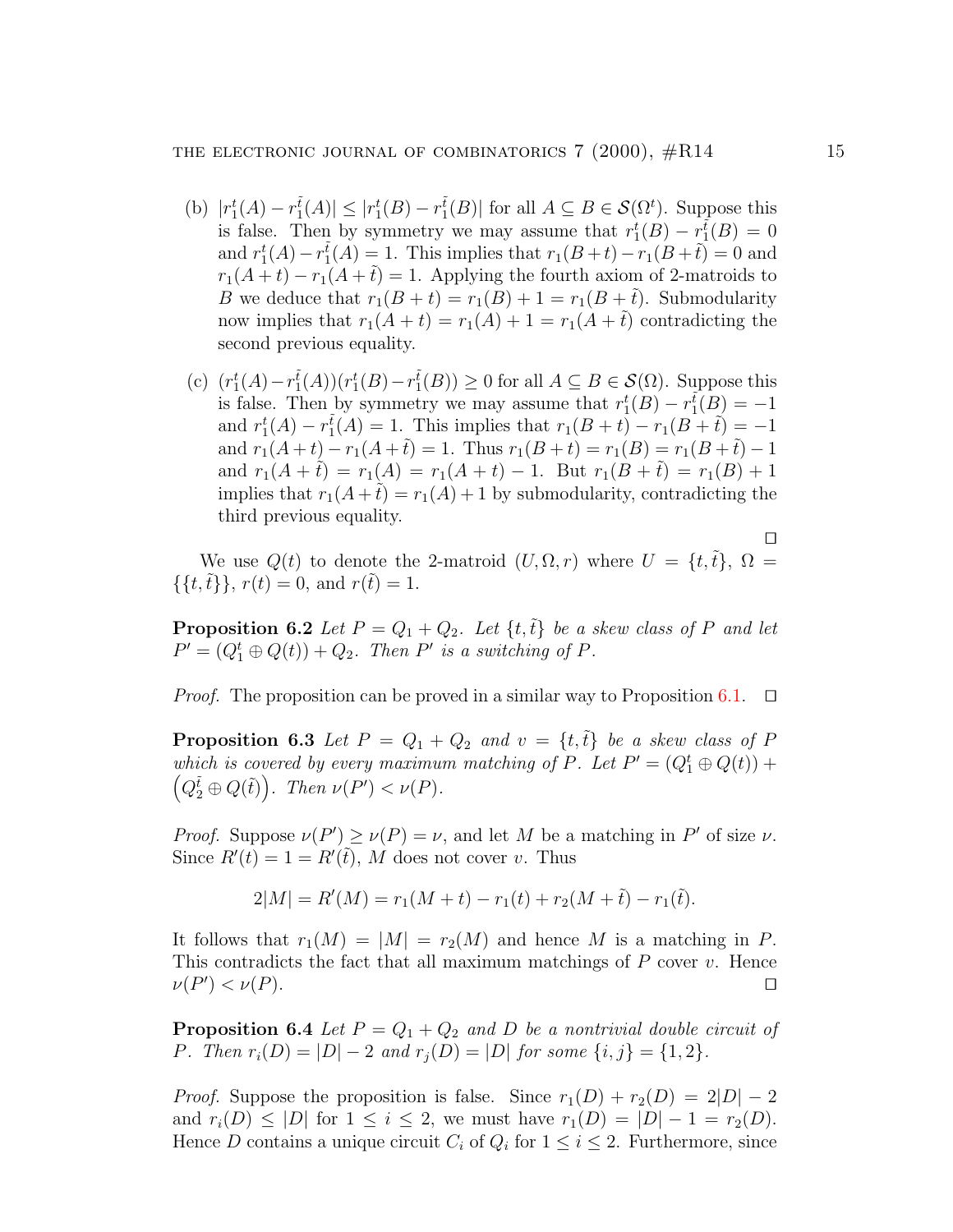$R(D-t) = R(D) - 1$  for all  $t \in D$ , each element of D belongs to exactly one of  $C_1$  or  $C_2$ . Thus the elementary partition of D is precisely  $\{C_1, C_2\}$  and D is a trivial double circuit of  $P$ .

## 7 Tight parity systems

We say that a 2-matroid  $Q$  is *tight* if for all transversals  $T$  and all skew classes v of Q we have  $r(T) \equiv r(T\Delta v) + 1 \mod 2$ . We say that a parity system P is tight if for all transversals T and all skew classes v of P we have  $R(T) \equiv R(T\Delta v) \mod 2$ . Thus if P is the sum of two tight 2-matroids then  $P$  is a tight parity system. Furthermore, if  $P$  is a tight parity system then the parity of  $R(T)$  is constant over all transversals T of P. We shall refer to this value as the *sign* of the tight parity system and denote it by  $sgn(P)$ .

<span id="page-15-0"></span>**Proposition 7.1** If  $P$  is a tight parity system then

$$
\nu(P) \equiv sgn(P) + |\Omega| \bmod 2.
$$

*Proof.* Let  $\nu(P) = \nu$  and M be a maximum matching in P. We shall show that  $R(A) = \nu + |A|$  for all subtransversals A of P which contain M. We use induction on  $|A - M|$ . The assertion is true when  $A = M$  by the choice of M. Hence suppose  $|A - M| > 0$  and choose  $t \in A - M$ . By the inductive hypothesis  $R(A - t) = \nu + |A| - 1$ . Thus

$$
\nu + |A| - 1 \le R(A) \le \nu + |A| + 1.
$$

If  $R(A) = |A| + \nu + 1$  then A would contain a  $(\nu + 1)$ -matching, contradicting the maximality of  $\nu$ . If  $R(A) = \nu + |A| - 1$  then by the fourth axiom for parity systems we have  $R(A - t + \tilde{t}) = \nu + |A| + 1$  and we again contradict the maximality of  $\nu$ . Thus  $R(A) = \nu + |A|$ .

Let  $T$  be a transversal of  $P$  which contains  $M$ . Then by the above we have  $R(T) = \nu + |T| = \nu + |\Omega|$ . The proposition now follows since P is tight and hence  $R(T) \equiv sgn(P) \mod 2$ .

<span id="page-15-1"></span>**Corollary 7.2** Let  $P$  be the sum of a tight 2-matroid  $Q$  and its converse. Then  $\nu(P)$  is even.

*Proof.* Let T be a transversal of  $\Omega$ . Since Q is tight we have

$$
r(T) \equiv r(\tilde{T}) + |\Omega| \mod 2.
$$

Thus  $R(T) = r(T) + r(T) \equiv |\Omega| \mod 2$ . Hence  $sgn(P) \equiv |\Omega| \mod 2$  and the corollary follows by applying Proposition [7.1.](#page-15-0)  $\Box$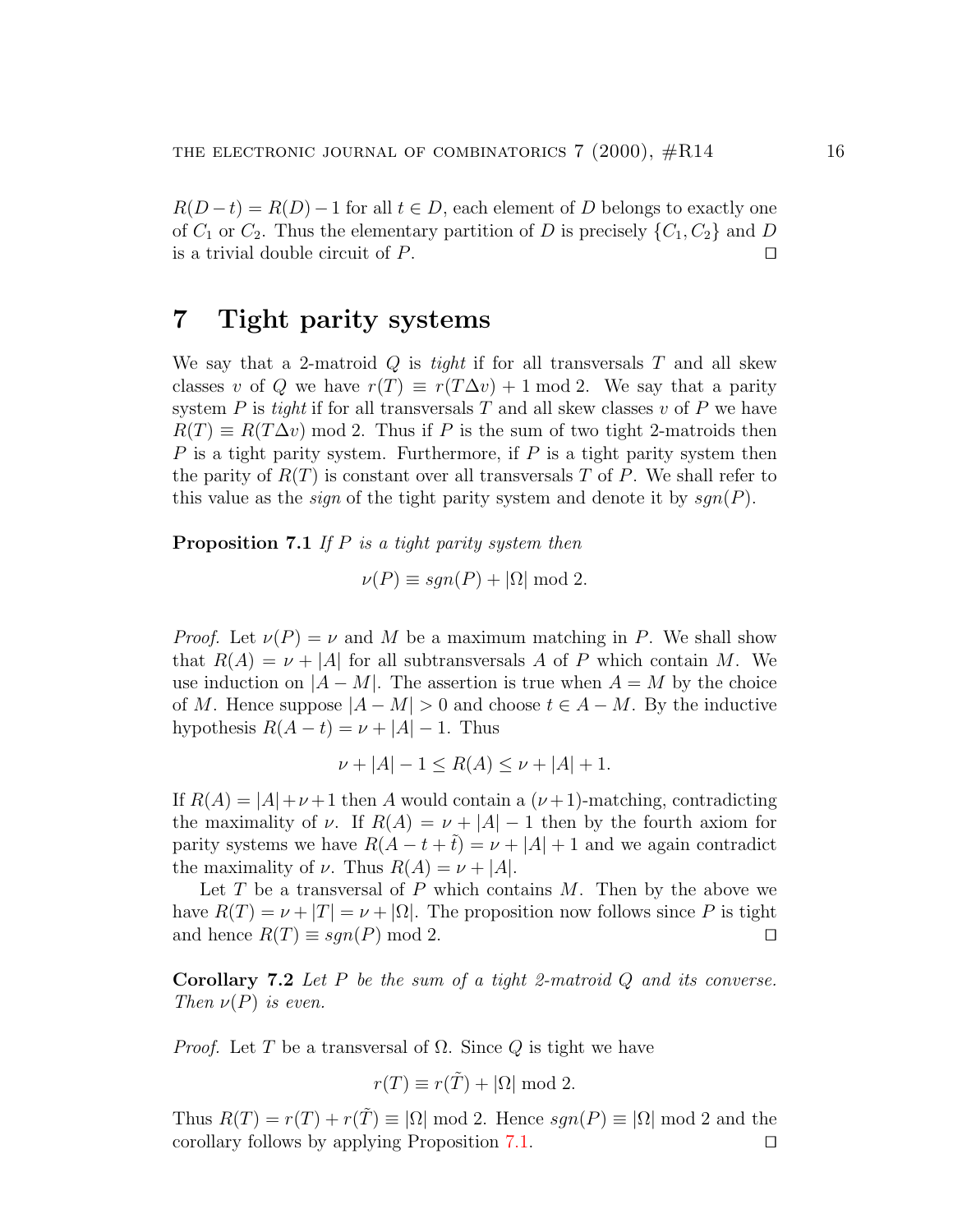### <span id="page-16-3"></span><span id="page-16-2"></span>8 Sums of linear 2-matroids

Let  $Q$  be a 2-matroid. We say that  $Q$  is *linear* if there exists a base  $T$  of Q and a symmetric or skew-symmetric matrix M with rows and columns indexed by  $T$  such that for each subtransversal  $A$  we have

$$
r(A) = rk(M[\tilde{A}_1, T - A_2]) + |A_2|
$$

where  $A_1 = A - T$ ,  $A_2 = A \cap T$ ,  $M[X, Y]$  is the submatrix of M with rows indexed by X and columns indexed by Y, and  $rk$  denotes the matrix rank function. We will refer to  $M$  as the matrix representing  $Q$  with respect to T. We will denote the row and column spaces of M by  $sp_R(M)$  and  $sp_C(M)$ , respectively. It follows from [\[3](#page-20-1)] that a linear 2-matroid is tight if it can be represented by a skew-symmetric matrix. Though it is not known whether the converse is true, we shall reserve the expression linear tight 2-matroid for a 2-matroid representable by a skew-symmetric matrix. Proposition 4.3.3 of [3] implies that such a 2-matroid can be represented by a skew-symmetric matrix with respect to every base.

<span id="page-16-1"></span>**Proposition 8.1** Let  $Q$  be a linear 2-matroid,  $M$  be a matrix representing Q with respect to some base T and  $t \in T$ . Then  $M' = M[T - t, T - t]$  is a matrix representing  $Q^t$  with respect to the base  $T' = T - t$ .

*Proof.* Let A be a subtransversal in  $Q^t$ . Put  $A_1 = A - T$  and  $A_2 = A \cap T$ . Then  $r(t) = 1$  since  $t \in T$  and

$$
r^{t}(A) = r(A+t) - 1 = rk(M[\tilde{A}_1, T - A_2 - t]) + |A_2 + t| - 1
$$
  
=  $rk(M'[\tilde{A}_1, T' - A_2]) + |A_2|.$ 

Thus M' represents  $Q^t$  with respect to T'

<span id="page-16-0"></span>**Proposition 8.2** Let  $Q$  be a linear 2-matroid and  $D$  be a subtransversal such that  $r(D) = |D| - 2$  and  $r(D) = |D|$ . Let  $\{D_1, D_2, \ldots, D_m\}$  be a partition of D such that  $C_i = D - D_i$  is a circuit of Q for all  $1 \leq i \leq m$ . Let T be a base of  $Q$  which contains  $D$  and  $M$  be a matrix representing  $Q$  with respect to  $T$ . Let  $K_i = sp_R(M[\tilde{C}_i, T])$ . If  $m \geq 3$  then  $\bigcap_{i=1}^m K_i$  contains a nonzero vector.

Proof. We use an elementary result from linear algebra given in[[14,](#page-21-7) Lemma 11.3.3]

$$
dim(\bigcap_{i=1}^{m} K_i) \ge \sum_{i=1}^{m} dim(K_i) - (m-1)dim(\bigcup_{i=1}^{m} K_i).
$$

Since  $C_i$  is a circuit of Q contained in  $\tilde{T}$ , we have

$$
dim(K_i) = rk(M[\tilde{C}_i, T]) = r(C_i) = |C_i| - 1.
$$

. **D**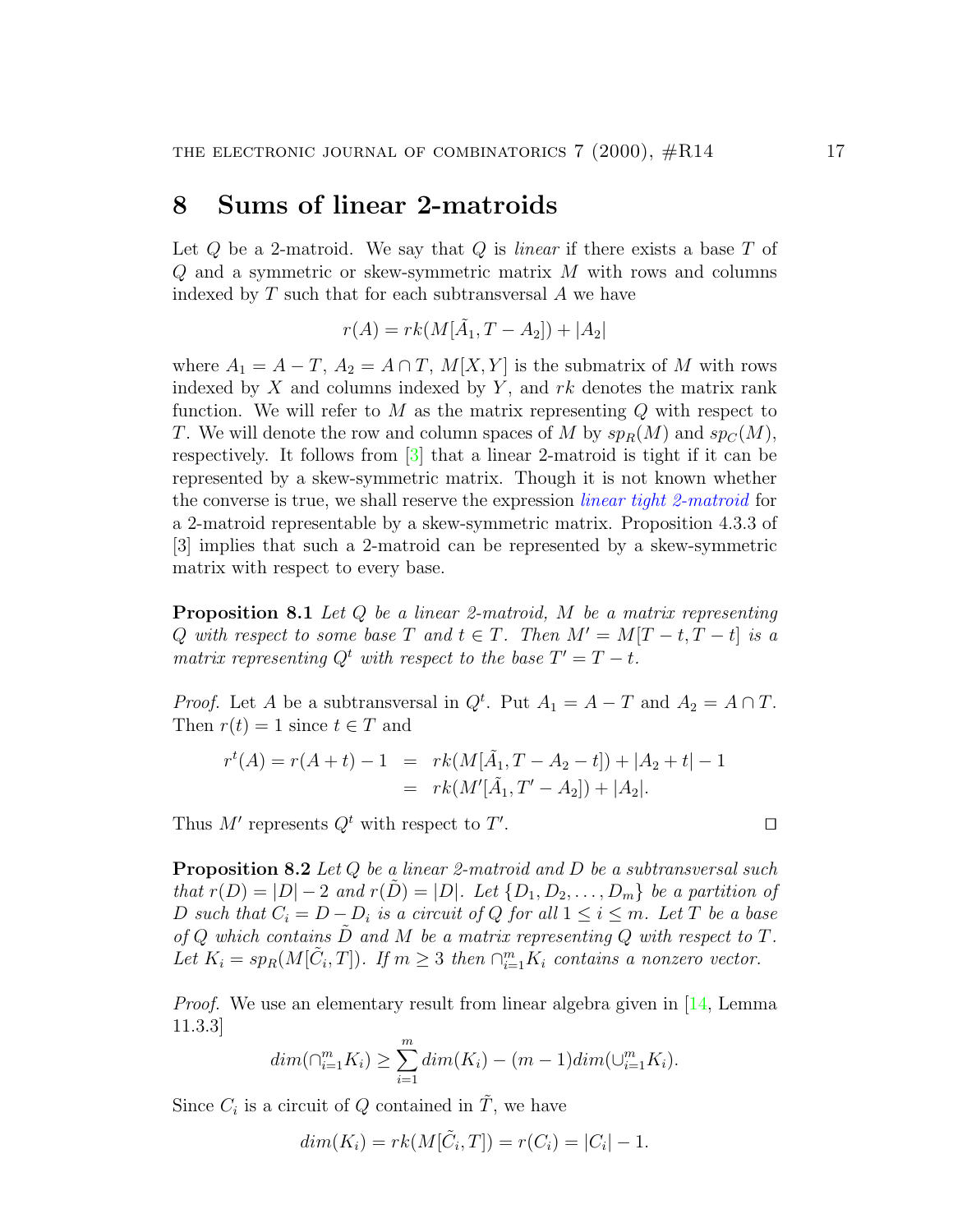Also

$$
dim(\bigcup_{i=1}^{m} K_i) = dim(sp_R(M[D, T])) = r(D) = |D| - 2.
$$

Thus

$$
dim(\bigcap_{i=1}^{m} K_i) \geq \sum_{i=1}^{m} (|C_i| - 1) - (m - 1)(|D| - 2) = m - 2 \geq 1,
$$

since  $m \geq 3$ .

Henceforth we will only consider parity systems  $P$  which can be expressed as  $Q+Q$ , where Q is a linear tight 2-matroid. Recall that, if  $Q = (U, \Omega, r)$  is a 2-matroid, then  $Q=(U,\Omega,\tilde{r})$ , where  $\tilde{r}$  is defined by the relation  $\tilde{r}(A)=r(A)$ , for every subtransversal A of  $\Omega$ .

<span id="page-17-0"></span>**Proposition 8.3** Let  $Q = (U, \Omega, r)$  be a linear tight 2-matroid and  $P =$  $Q + Q$ . If P has a nontrivial double flower F, then there exists a linear tight 2-matroid Q' such that  $P' = Q' + \tilde{Q'}$  can be obtained from P by a sequence of two switchings and  $\nu(P') = \nu(P) - 2$ .

*Proof.* Let D be the nontrivial double circuit in F. Using Proposition [6.4](#page-14-0) and symmetry we may suppose that  $r(D) = |D| - 2$  and  $r(D) = |D|$ . Let the principal partition of D be  $\{D_1, D_2, \ldots, D_m\}$ . Let T be a base of Q which contains  $D$ . Since  $Q$  is a linear tight 2-matroid, there exists a skew-symmetric matrix M representing Q with respect to T. Let  $K_i = sp_R(M[C_i, T])$ . Using Proposition [8.2](#page-16-0) we deduce that  $\cap_{i=1}^m K_i$  contains a nonzero vector d. Let  $M_1$ be the matrix obtained from M by adding a new first row equal to  $(0, d)$  and a new first column equal to  $(0, -d)$ . Extend the indexing of M with T by indexing the new row and column with  $d$ . Then  $M_1$  is a linear representation of a tight 2-matroid  $Q_1 = (U_1, \Omega_1, r_1)$  with respect to a base  $T_1 = T + d$  where  $U_1 = U \cup \{d, d\}, \Omega_1 = \Omega \cup \{\{d, d\}\}\$ and for each subtransversal A of  $\Omega_1$  we have  $r_1(A) = rk(M_1[\tilde{A}_1, T_1 - A_2]) + |A_2|$  for  $A_1 = A - T_1$  and  $A_2 = A \cap T_1$ .

Using Proposition [8.1,](#page-16-1) we have  $Q = Q_1^d$  and hence  $P = Q_1^d + (\tilde{Q}_1)^{\tilde{d}}$ . Let  $P^* = Q_1^{\tilde{d}} + (\tilde{Q_1})^{\tilde{d}}$ , and  $P' = Q_1^{\tilde{d}} + (\tilde{Q_1})^d$ . Then by Proposition [6.1,](#page-13-0)  $P^*$  is a switching of both  $P$  and  $P'$ .

Since d is not the zero vector,  $r_1(\tilde{d}) = rk(M_1[d, T_1]) = 1$ , and hence we can find a basis for  $Q_1$  which contains d. Choosing a skew-symmetric matrix representing  $Q_1$  with respect to this basis, we deduce from Proposition [8.1](#page-16-1) that  $Q' = Q_1^{\tilde{d}}$  is linear and tight. Thus  $P' = Q' + \tilde{Q}'$  is linear and tight.

We shall show that  $P^*$  compresses  $F$  in  $P$ . Let  $C$  be a circuit of  $P$ contained in F. Then  $C \subseteq \tilde{T}$  and

$$
R(C) - R^*(C) = r_1^d(C) - r_1^{\tilde{d}}(C) = r(C) - r_1^{\tilde{d}}(C).
$$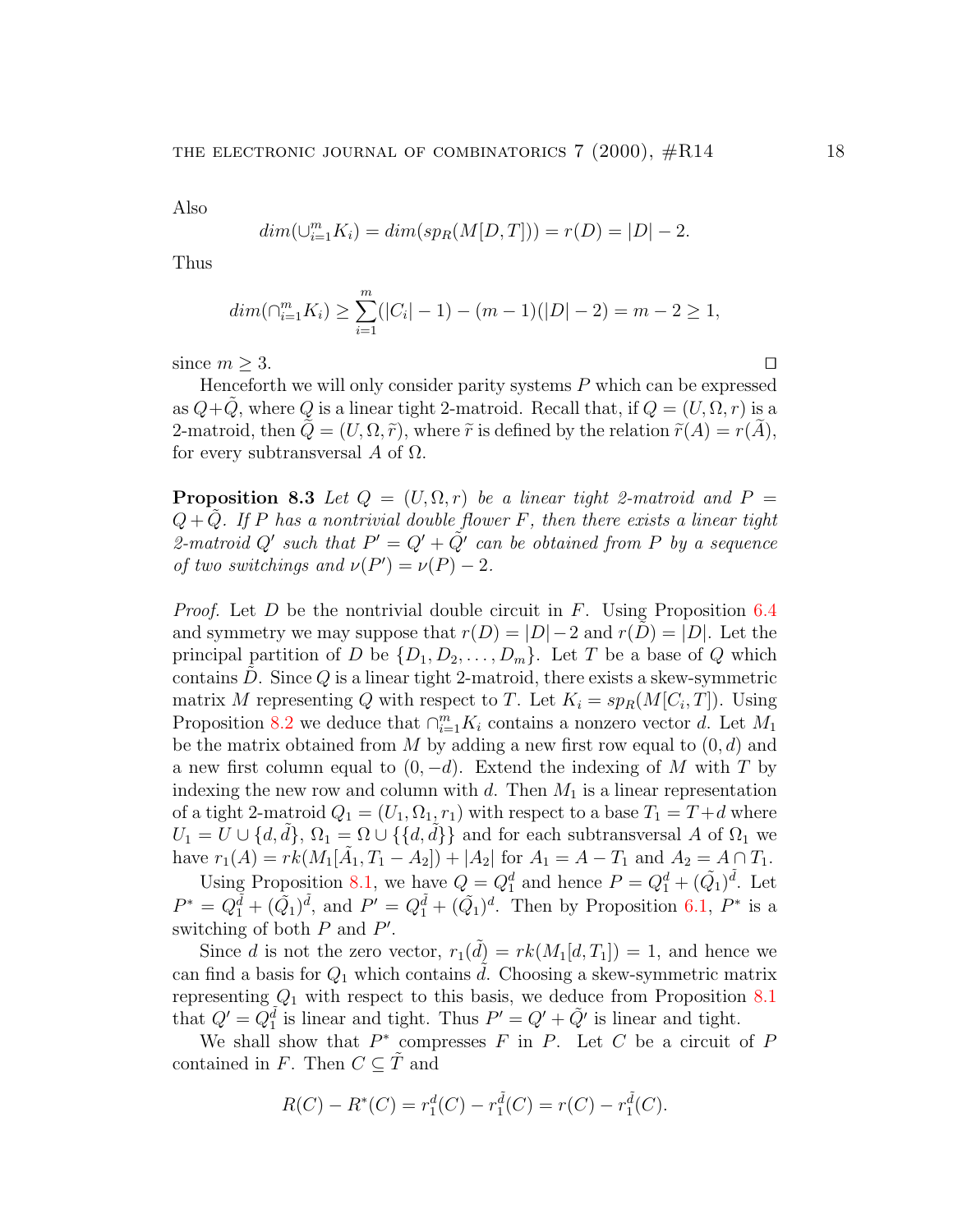Now

<span id="page-18-0"></span>
$$
r_1^{\tilde{d}}(C) = r_1(C + \tilde{d}) - r_1(\tilde{d})
$$
  
=  $rk(M_1[C + d, T_1]) - rk(M_1[d, T_1])$   
=  $rk(M[C, T]) - 1$   
=  $r(C) - 1,$  (5)

since d is a nonzero vector in  $sp_R(M[C,T])$  and M is skew-symmetric. Thus  $R(C) < R^*(C)$  and  $P^*$  compresses F. Using Proposition [5.3](#page-13-1) we deduce that  $\nu(P^*) = \nu(P) - 1.$ 

Set  $P_1 = Q_1 + \tilde{Q}_1$ . We next show that  $\nu(P_1) \leq \nu(P)$ . Let M be a maximum matching in  $P_1$ . Then  $\tilde{M}$  is also a maximum matching in  $P_1$ , and so, by replacing M with M if necessary, we may assume that  $d \notin M$ . If  $d \notin M$  then

$$
R^*(M) = r_1^{\tilde{d}}(M) + r_1^d(\tilde{M}) \ge R_1(M) - 2 = 2|M| - 2.
$$

Thus  $\nu(P^*) \ge \nu(P_1) - 2$ . Since  $\nu(P^*) < \nu(P)$  we have  $\nu(P') \le \nu(P) + 1$ . Using Corollary [7.2](#page-15-1) we deduce that  $\nu(P_1) \leq \nu(P)$ . If, on the other hand,  $\tilde{d} \in M$  then putting  $M^* = M - \tilde{d}$  we have,

$$
R^*(M^*) = r_1^{\tilde{d}}(M^*) + r_1^d(\tilde{M}^*)
$$
  
=  $r_1(M^* + \tilde{d}) - r_1(\tilde{d}) + r_1(\tilde{M}^* + d) - r_1(d)$   
=  $(r_1(M) - 1) + (r_1(\tilde{M}) - 1) = 2|M^*|.$ 

Thus  $\nu(P^*) \ge \nu(P_1) - 1$  and we deduce as above that  $\nu(P_1) \le \nu(P)$ .

We next show that F is a nontrivial double flower in  $P_1$ , with the same principal partition as in  $P$ . Let  $B$  be any subtransversal of  $P$ . Then

$$
R(B) = r_1^d(B) + r_1^d(\tilde{B})
$$
  
=  $r_1(B + d) - r_1(d) + r_1(\tilde{B} + d) - r_1(d)$   
 $\leq r_1(B) + r_1(\tilde{B}) = R_1(B).$ 

Furthermore, it follows from the above inequalities and the submodularity of  $r_1$  that if  $R(B) = R_1(B)$ , then  $R(A) = R_1(A)$  for all subtransversals A of P with  $A \subseteq B$ . Taking B to be a maximum matching of P, we deduce that B is a matching in  $P_1$ , and hence  $\nu(P_1) \geq \nu(P)$ . Thus  $\nu(P_1) = \nu(P)$ . Taking  $B = F$ , we have  $R_1(F) \ge R(F) = 2|F| - 2$ . Strict inequality cannot occur since otherwise  $P_1$  would have a matching of size  $|F| - 1 = \nu(P) + 1$ . Thus  $R_1(F) = 2|F| - 2$  and F is a double flower in  $P_1$ . Furthermore if  $A \subseteq F$ , then since  $R_1(F) = R(F)$  we have  $R_1(A) = R(A)$ . Thus F has the same principal partition in  $P_1$  as in  $P$ .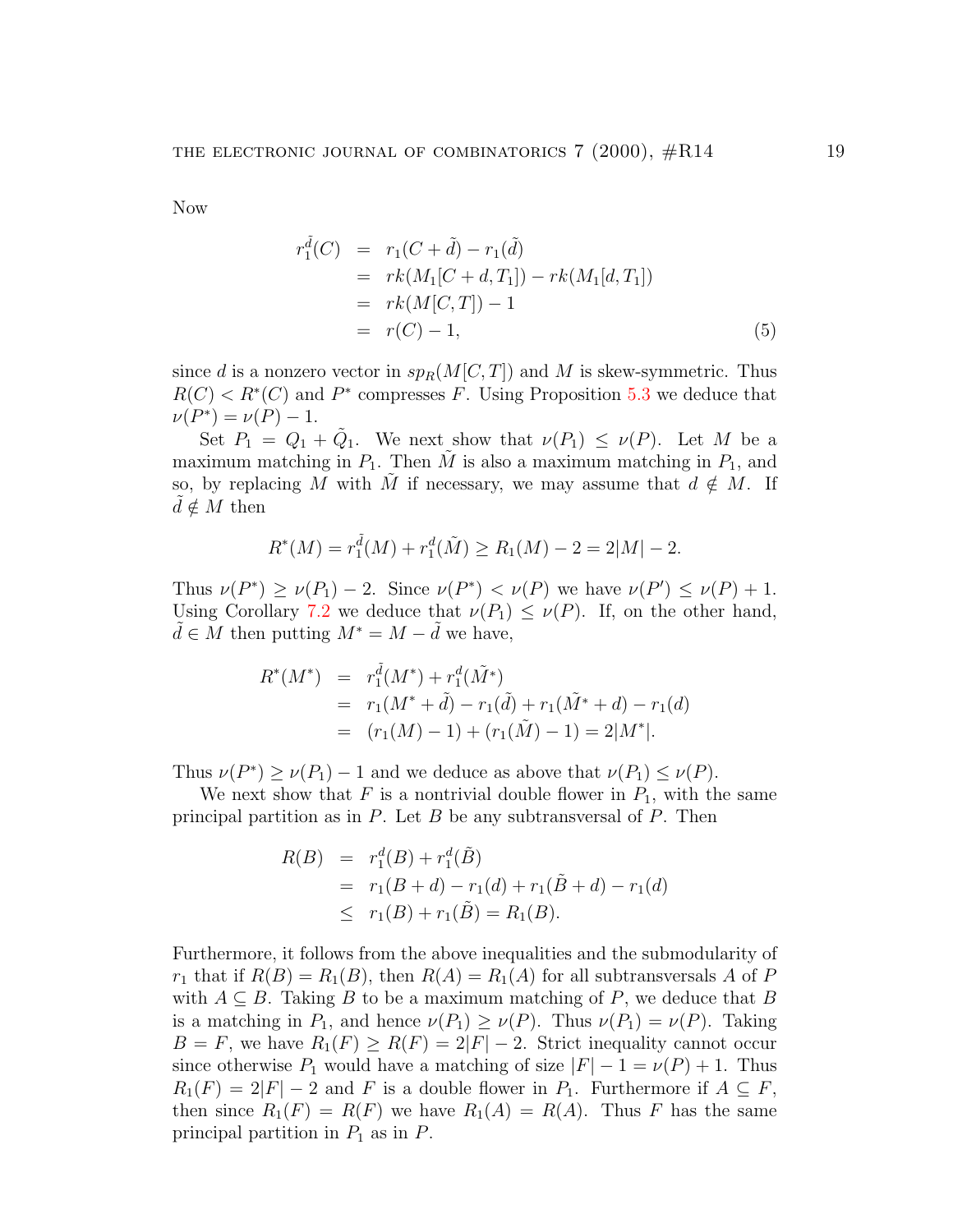Our next step is to show that

$$
P_1^* = \left(Q_1^{\tilde{d}} \oplus Q(\tilde{d})\right) + \tilde{Q_1}
$$

is a switching of  $P_1$  which compresses F. The fact that  $P_1^*$  $P_1^*$  is a switching of  $P_1$  follows from Proposition [6.2.](#page-14-1) Let C be a circuit of  $P_1$  contained in F. Then

$$
R_1(C) - R'_1(C) = r(C) - r_1^{\tilde{d}}(C) > 0
$$

by  $(5)$ . Thus  $P_1^*$ <sup>\*</sup><sub>1</sub></sub> compresses F in  $P_1$ . Hence, by Proposition [5.3](#page-13-1),  $\nu(P_1^*)$  $\binom{1}{1}$   $<$  $\nu(P_1)$ .

Let

$$
P_1' = \left(Q_1^{\tilde{d}} \oplus Q(\tilde{d})\right) + \left((\tilde{Q}_1)^d \oplus Q(d)\right) = P' \oplus \left(Q(\tilde{d}) + Q(d)\right).
$$

Since  $R'_1(d) = 1 = R'_1(\tilde{d})$ , we have  $\nu(P'_1)$  $\nu(1') = \nu(P')$ . We shall show that  $\nu(P_1)$  $\nu'_1$ )  $\leq \nu(P_1^*)$ <sup>2\*</sup>). Suppose  $\nu(P_1')$  $\nu(P_1^*) > \nu(P_1^*)$  $\binom{1}{1}$  and let M be matching of size  $\nu(P_1^*)$  $\binom{p}{1}+1$  in  $\binom{p}{1}$  $R'_1$ . Since  $R'_1(d) = 1 = R'_1(\tilde{d})$ , M does not cover  $\{d, \tilde{d}\}$ . Thus

$$
2|M| = R'_1(M) = r_1(\tilde{M}) + r_1(\tilde{M}) = r_1(\tilde{M}) + r_1(\tilde{M} + \tilde{d}) - r_1(\tilde{d})
$$

and  $r_1^{\tilde{d}}(M) = |M| = r_1(\tilde{M})$ . This would imply that M is a matching of size  $\nu(P_1^*)$  $P_1^*$  + 1 in  $P_1^*$  $P_1^*$ . Thus  $\nu(P_1')$  $\nu'_1$ )  $\leq \nu(P_1^*)$  $P_1^*$ ) <  $\nu(P_1)$ . Since  $P_1'$  $P_1'$  and  $P_1$  are both tight, it follows from Corollary [7.2](#page-15-1) that  $\nu(P_1)$  $\nu'_1$ )  $\leq \nu(P_1) - 2$ . Since  $\nu(P_1) = \nu(P)$  and  $\nu(P_1)$  $\nu'(P) = \nu(P')$ , we have  $\nu(P') \leq \nu(P) - 2$ . Since P' can be obtained from P by a sequence of two switchings, the proposition follows.  $\Box$ 

We are now ready to prove our main result.

<span id="page-19-0"></span>**Theorem 8.4** Let Q be a a linear tight 2-matroid and  $P = Q + \tilde{Q}$ . Then there exists a linear tight 2-matroid Q' and a partition  $\{V_1, V_2, \ldots, V_m\}$  of V such that

(a)  $P' = Q' + \tilde{Q}'$  can be obtained from P by a sequence of 2k switchings,

$$
(b) \ \nu(P) = \nu(P') + 2k,
$$

(c) 
$$
\nu(P') = \sum_{i=1}^{m} \nu(P'[V_i])
$$
, and

<span id="page-19-1"></span>(d)  $\nu(P'[V_i]) = |V_i| - 1 = \nu(P'[V_i - v])$  for all  $v \in V_i$  and  $1 \le i \le m$ .

*Proof.* We use induction on  $\nu(P)$ . If  $\nu(P) = 0$  then the theorem is valid taking  $k = 0$ ,  $P' = P$ , and  $V_i = \{v_i\}$  for each  $v_i \in V$ . Hence suppose that  $\nu(P) > 0$ . We apply Theorem [4.3](#page-10-1) to P. If P satisfies alternative (a) of Theorem [4.3](#page-10-1) then the theorem is valid with  $P' = P$ .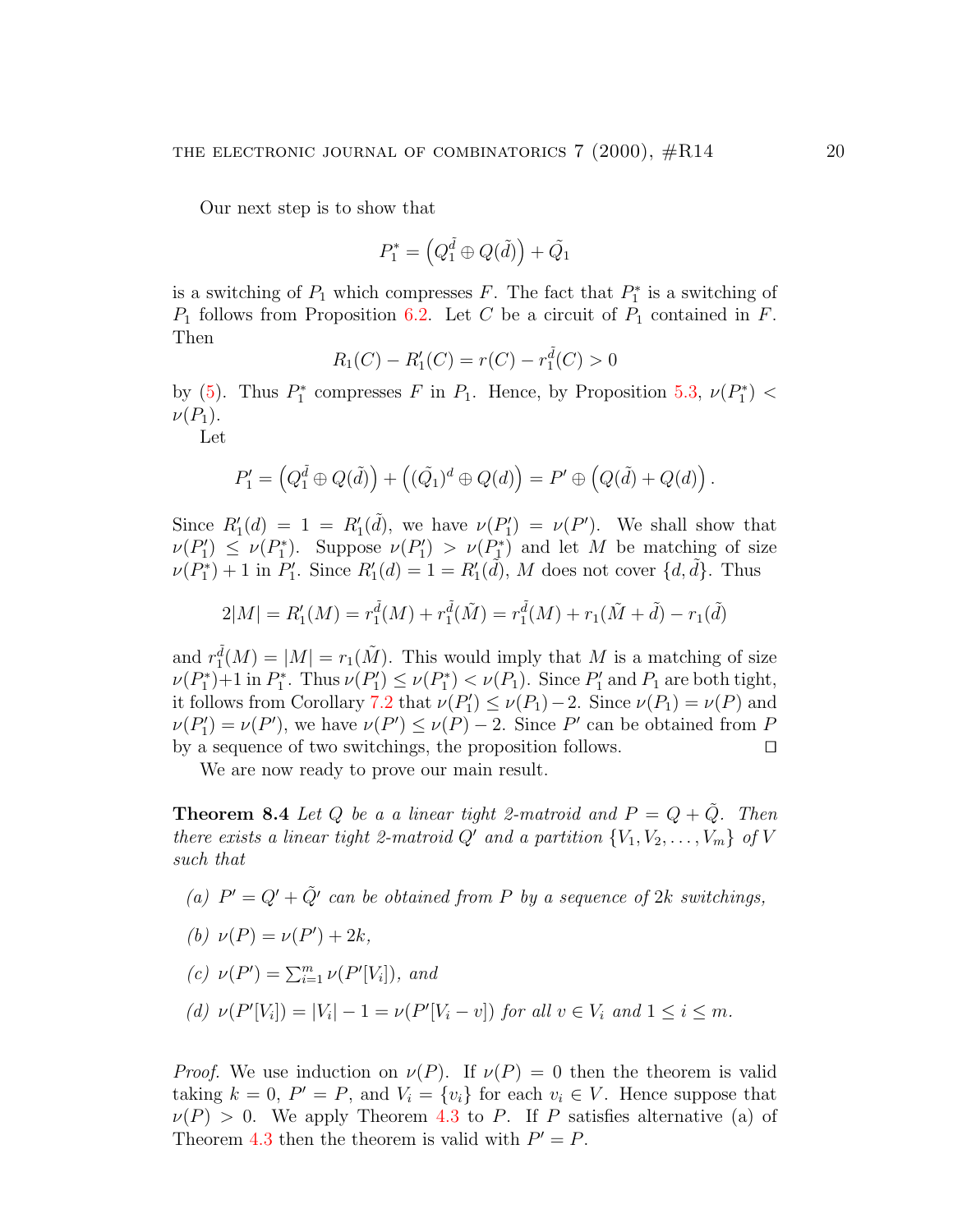Suppose that P satisfies alternative (b) of Theorem  $4.3$ . Then by Propo-sition [6.3](#page-14-2) there exists a linear tight 2-matroid  $Q'$  such that  $P' = Q' + \tilde{Q}'$  can be obtained from P by a sequence of two switchings and  $\nu(P') < \nu(P)$ . (To see this we use the fact that Q is linear and tight if and only if it can be represented by a skew-symmetric matrix M. The operation used in Proposi-tion [6.3](#page-14-2) is equivalent to replacing the 't'-th row and column of M by a zero row and column. Hence the resulting matrix will again be skew-symmetric.) Thus  $P'$  is the sum of a linear tight 2-matroid and its converse and by Corol-lary [7.2](#page-15-1) we have  $\nu(P)$  and  $\nu(P')$  are both even. Since P' can be obtained from P by two switchings, we have  $\nu(P') \ge \nu(P) - 2$ . Thus  $\nu(P') = \nu(P) - 2$ . The theorem now follows by applying the inductive hypothesis to  $P'$ .

Finally we suppose that P satisfies alternative  $(c)$  of Theorem [4.3](#page-10-1). Then by Proposition [8.3](#page-17-0) there exists a linear tight 2-matroid  $Q'$  such that  $P' =$  $Q' + \tilde{Q'}$  can be obtained from P by a sequence of two switchings and  $\nu(P') =$  $\nu(P)-2$ . The theorem now follows by applying the same argument as in the previous paragraph.  $\Box$ 

#### Note

Theorem [8.4](#page-19-0) implies that  $\nu(P) = |V| - m + 2k$ . Unfortunately, the theorem is not strong enough to yield a good characterization for this fact since it does not provide a certificate that  $\nu(P'[V_i]) \leq |V_i| - 1$ . A result which is similar to Theorem [8.4](#page-19-0) but which does give a good characterization for  $\nu(P)$ hasrecently been obtained by Geelen, Iwata and Murota [[10](#page-21-8)]. The proof technique they use is to adapt the algorithm for solving the matroid parity problem of Gabow and Stallman [\[9\]](#page-21-9) to delta matroids. Thus their approach is to a large extent independent of ours.

## References

- <span id="page-20-3"></span>[1] L. Andersen, A. Bouchet, and B. Jackson, Orthogonal A-trails of 4-regular graphs embedded in surfaces of low genus, J. Combin. Theory Ser. B, (1996), pp. 232–246. [1](#page-3-0)
- <span id="page-20-2"></span>[2] A. Bouchet, Unimodularity and circle graphs, Discrete Math., 66 (1987), pp. 203–208. [1](#page-3-1)
- <span id="page-20-1"></span>[3] , Representability of ∆–matroids, Colloquia Societatis Janos Bolyai, 52 (1988), pp. 167–182. [1,](#page-1-0) [1,](#page-4-0) [8](#page-16-2)
- <span id="page-20-0"></span>[4]  $\frac{1}{2}$ , *Coverings and Delta-coverings*, in Proceedings of the 4th Conference on Integer Programming and Combinatorial Optimization, Copenhagen, 1995, Springer-Verlag, pp. 228–243. [1](#page-1-2), [1](#page-1-0)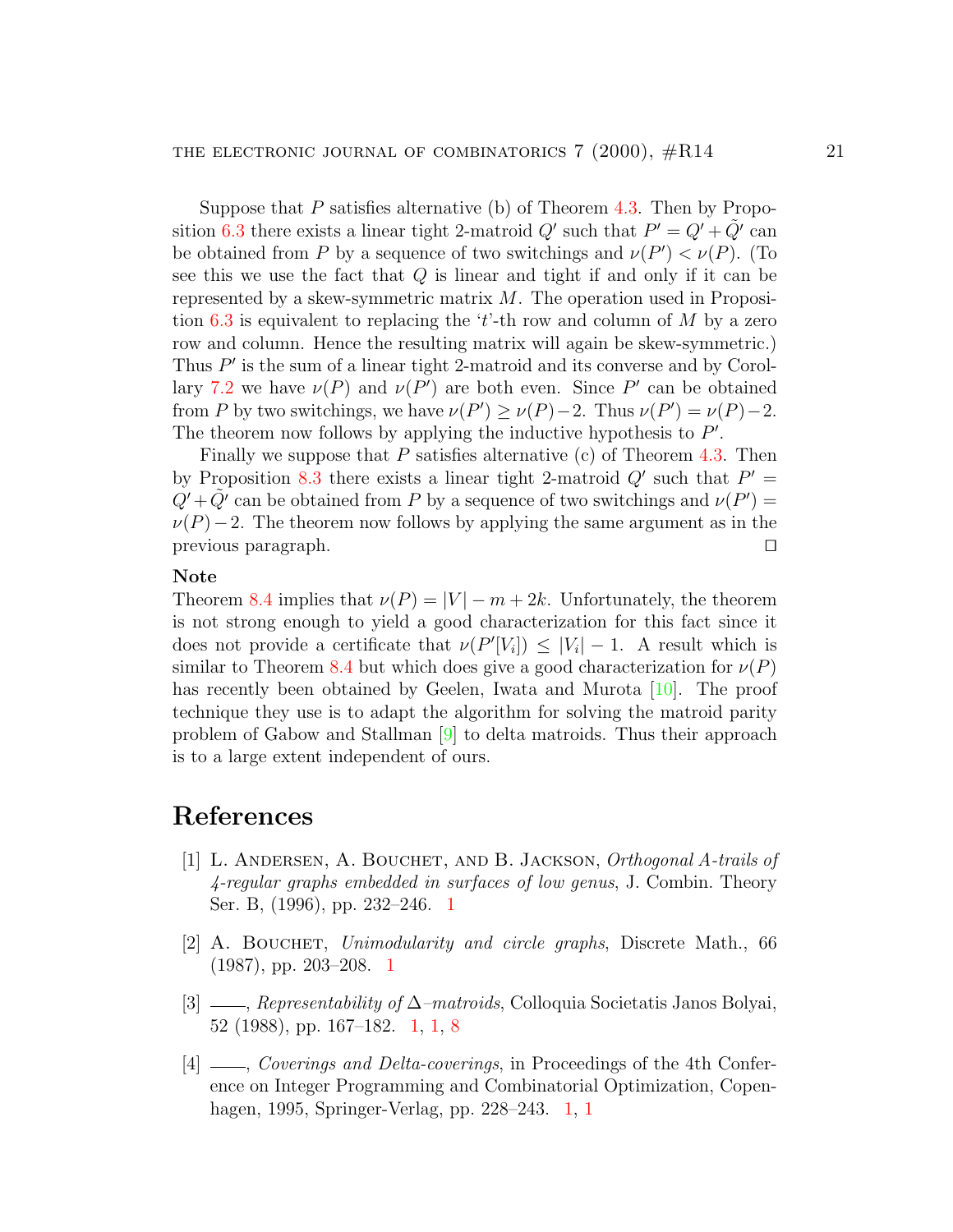- <span id="page-21-2"></span> $[5]$   $\_\_\_\_\$ n, Multimatroids I. Coverings by independent sets, SIAM J. Discrete Math., 10 (1997), pp. 626–646. [1,](#page-1-0) [2,](#page-4-1) [2.5,](#page-5-2) [2.6](#page-5-3)
- <span id="page-21-6"></span>[6]  $\_\_\_\_\$  Multimatroids II. Orthogonality, minors and connectivity, The Electronic Journal of Combinatorics, 8 (1998), p. R8. [6](#page-13-2)
- <span id="page-21-3"></span>[7] A. Frank, Generalized polymatroid, in Finite and Infinite Sets, L. L. A. Hajnal and V. T. Sós, eds., North-Holland, 1984, pp. 285–294. [3](#page-7-1)
- <span id="page-21-5"></span>[8] A. FRANK AND E. TARDOS, *Generalized polymatroids and submodular* flows, Math. Programming, 42 (1988), pp. 489–563. [3](#page-7-1)
- <span id="page-21-9"></span>[9] H. N. Gabow and M. Stallman, An augmenting path algorithm for linear matroid parity, Combinatorica, 6 (1986), pp. 123–150. [8](#page-19-1)
- <span id="page-21-8"></span>[10] J. Geelen, S. Iwata, and K. Murota, The linear delta-matroid parity problem. submitted. [8](#page-19-1)
- <span id="page-21-4"></span>[11] R. Hassin, Minimum cost flow with set-constraints, Networks, 12  $(1982)$ , pp. 1–22. [3](#page-7-1)
- <span id="page-21-1"></span> $[12]$  L. Lovász, *The matroid matching problem*, in Algebraic Methods in Graph Theory, L. Lovász and V. T. Sós, eds., North-Holland, 1978, pp. 495–517. [1](#page-1-0)
- <span id="page-21-0"></span>[13] L. Lovász, *Matroid matching and some applications*, J. Combin. Theory Ser. B, 28 (1980), pp. 208–236. [1,](#page-1-0) [2,](#page-6-3) [3](#page-7-1)
- <span id="page-21-7"></span>[14] L. Lovász AND M. PLUMMER, *Matching Theory*, North–Holland, 1986. [8](#page-16-0)